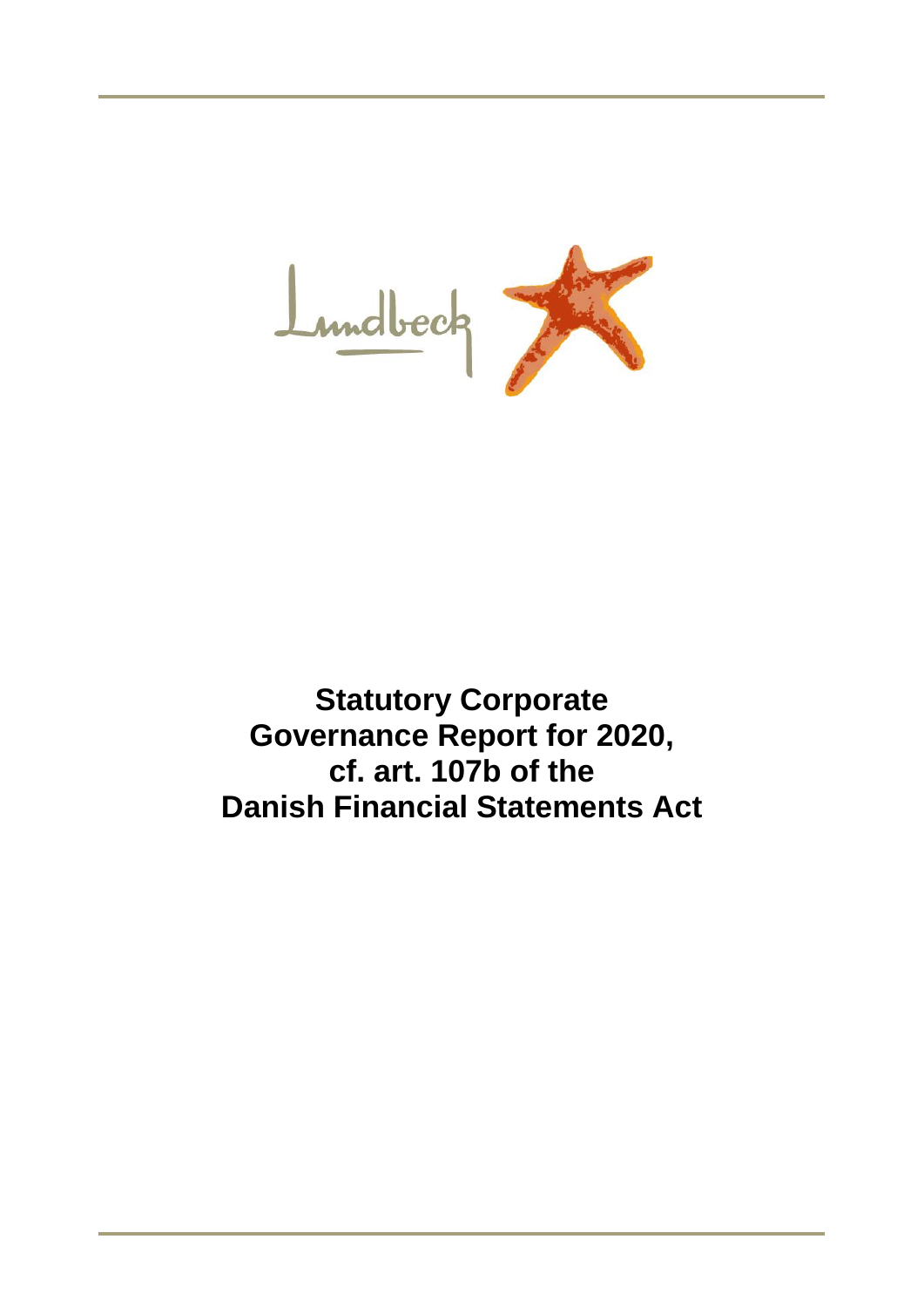

# **Table of contents**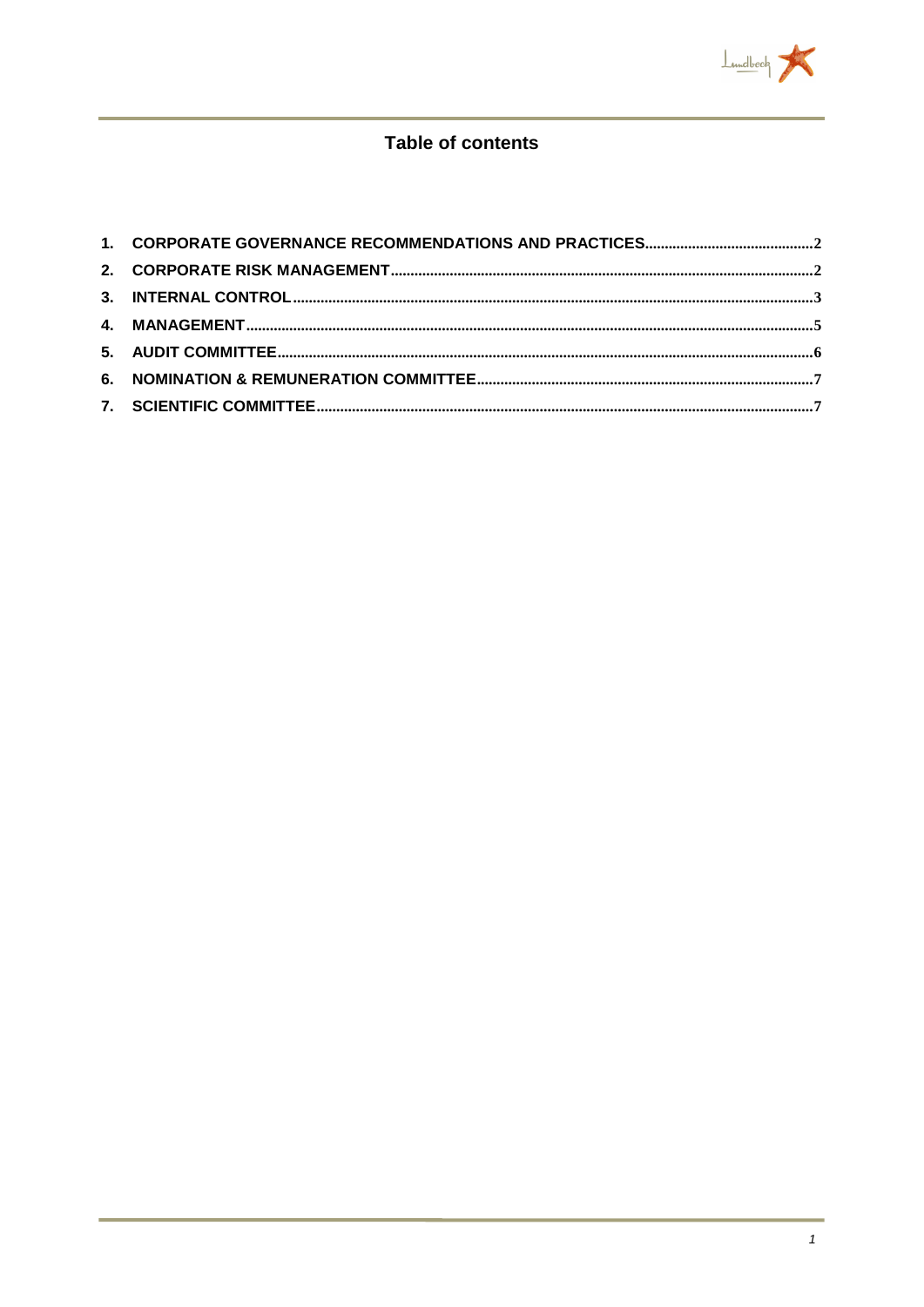This Statutory Corporate Governance Report covers the period 1 January 2020 to 31 December 2020 and is prepared pursuant to art. 107b of the Danish Financial Statements Act and is an element of the management review as included in the annual report for 2020. Appendix 1 is not subject to the auditor's report in the Annual Report.

# <span id="page-2-0"></span>**1. Corporate Governance recommendations and practices**

As a global company listed on the stock exchange in Copenhagen, Lundbeck is subject to the Danish<br>Corporate Governance Recommendations designed by NASDAQ Copenhagen Recommendations (www.corporategovernance.dk).

Lundbeck follows the applicable recommendations in all material aspects and a detailed report of Lundbeck's compliance with and deviations from the Danish Corporate Governance Recommendations can be found in Appendix 1.

# <span id="page-2-1"></span>**2. Corporate risk management**

Close monitoring, a systematic risk assessment and the ability to respond to a changing environment are essential for an effective risk management process at Lundbeck.

The principal aim of Lundbeck's risk management is to identify and mitigate risks while keeping the right balance between risk exposure and value creation. Our risk management processes are continuously updated and adapted to match internal and external requirements. This process provides our Executive Management an accurate and complete overview of activities and resources, and a clear basis for decisionmaking on our overall risk exposure.

Lundbeck's risk management teams reports to a central Risk Office, however we believe that risks are best assessed by decentralized and specialized units, which are monitored and assessed centrally. The decentralized units have detailed and extensive knowledge of the risks within their area of responsibility and systematically identify, quantify, respond to and monitor risks.

Lundbeck assesses the likelihood of an event occurring and the potential impact on the company in terms of financial loss or reputational damage. Risk identification, evaluation, qualification, recording and reporting are carried out by our decentralized units and are continually reviewed by the risk management team through clearly defined reporting, decision-making, follow-up procedures, and risk workshops. The overall risk exposure is then evaluated by our central Risk Office.

# **Risk reporting and assessment**

Risk reporting is an integral part of Lundbeck's overall reporting process. Our corporate risk register provides a consolidated picture of our risk exposure by detailing each risk, risk category and type. Our reporting process defines six risk categories. The risk descriptions give details of the event, its current status, the status of the response, an assessment of likelihood and potential impact, and the name of the person responsible for managing the risk. Using this information, the Risk Office assesses the overall risk exposure and discusses it with Executive Management and finally a two-dimensional risk 'heat map' is reviewed by Lundbeck's Audit Committee two times a year, which then is shared with the Board of Directors.

The Risk Office evaluates and independently stress tests the selected risks, and mitigating initiatives of the most significant identified risks for Lundbeck.

#### **Internal risk management processes and audit functions**

Strong corporate governance is an essential part of the way we manage our business and is also integral to protecting our reputation. We have the right systems and processes in place to ensure proactive risk management, and we deliver fast and accurate reports on the risk profile of marketed products as well as on operational, tactical and strategic financial planning.

Our Code of Conduct is pivotal to Lundbeck's approach to compliance. It helps ensure that we comply with international laws and regulations, pharmaceutical industry association standards and corporate reporting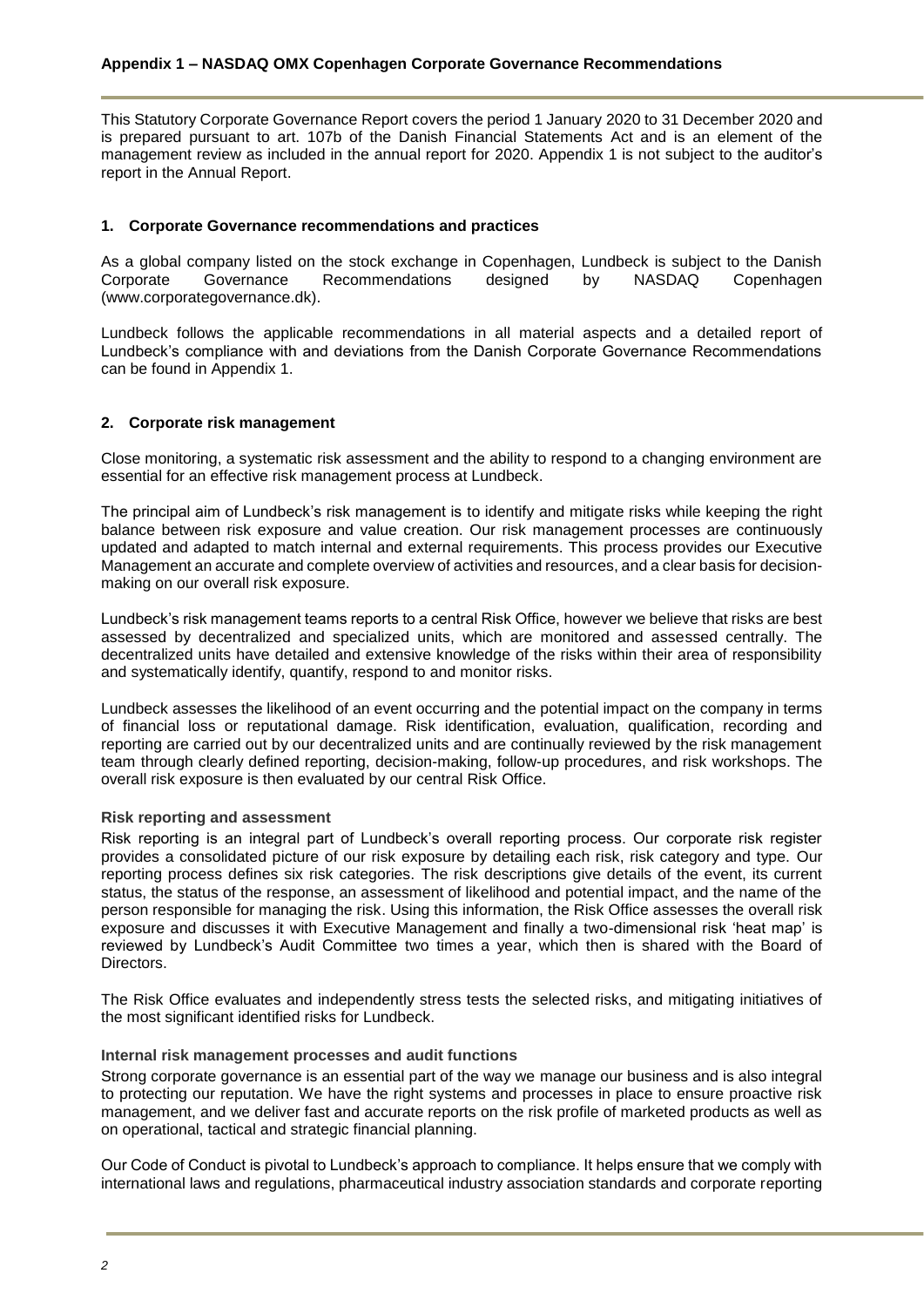requirements. We conduct regular audits of our business against our Code of Conduct. We revise our procedures to meet changing regulations, to implement best practice and to respond to audit observations.

Marketing of pharmaceutical products is strictly regulated, and we are committed to comply with these regulations. Our employees and third parties involved in the marketing of our products are trained to comply with all relevant laws and regulations. We have systems in place to provide fair, accurate and comprehensive information on our products.

Lundbeck has implemented an "Audit Coordination Group" to ensure that the established second line of defense functions covers the identified risks globally. The coordination of audit scope ensures global risk assurance across all key functions of the organization. As part of the risk management setup in Lundbeck, combined compliance reviews are conducted across departments and responsibilities.

At Lundbeck, we are committed to having an open and honest dialogue about ethical dilemmas. Our Compliance Hotline allows people to report any legal or other concerns they have so that the company can quickly address them. The hotline can be used by both internal and external stakeholders and is a part of our efforts to continually improve our approach to compliance.

A detailed description of the most significant risks can be found in the 2020 Annual Report.

## <span id="page-3-0"></span>**3. Internal controls**

Supplementary information on Lundbeck's internal controls in the financial reporting process is available in this section.

The Board of Directors has a supervisory duty and the Executive Management the overall responsibility for Lundbeck's risk management and internal controls in relation to the financial reporting process, including compliance with relevant legislation and additional disclosure requirements pertaining to financial reporting.

The purpose of the risk management process and the internal controls is effectively to identify, manage and mitigate the risk of errors in the financial reporting process and to provide reasonable assurance that material misstatement and errors in relation to the financial reporting process are avoided. Furthermore, the purpose is also to support a complex commercial business, focusing on quality, effectiveness and strong ethics in every day transactions and decisions.

The Board of Directors has set up an Audit Committee, which has an advisory role relative to the Board of Directors, including on matters such as internal controls in the financial reporting procedures, special financial and accounting issues, evaluation of financial reporting and other financial information and risk management. The Audit Committee gathers independent advice and insights from the external auditors, who are present at the Audit Committee meetings. External audit presents their audit strategies and findings to the Audit Committee.

#### **Control environment**

The Board of Directors approves the overall risk management policies presented by the Executive Management. These policies are incorporated in the internal control and risk management system, which comprises a clearly defined organizational structure, including roles and responsibilities. Based on this structure, Lundbeck has drawn up manuals describing the principal business procedures, internal controls, requirements on segregation of functions and duties, reconciliations, approval and authorization as well as accounting policies. Compliance with the guidelines is verified in an ongoing process.

Lundbeck has set up a central controlling function to check the financial reporting from all group companies, including compliance with the accounting policies. Each business area has been allocated a business controlling function which reviews the validity of reported earnings and underlying activities of each business area.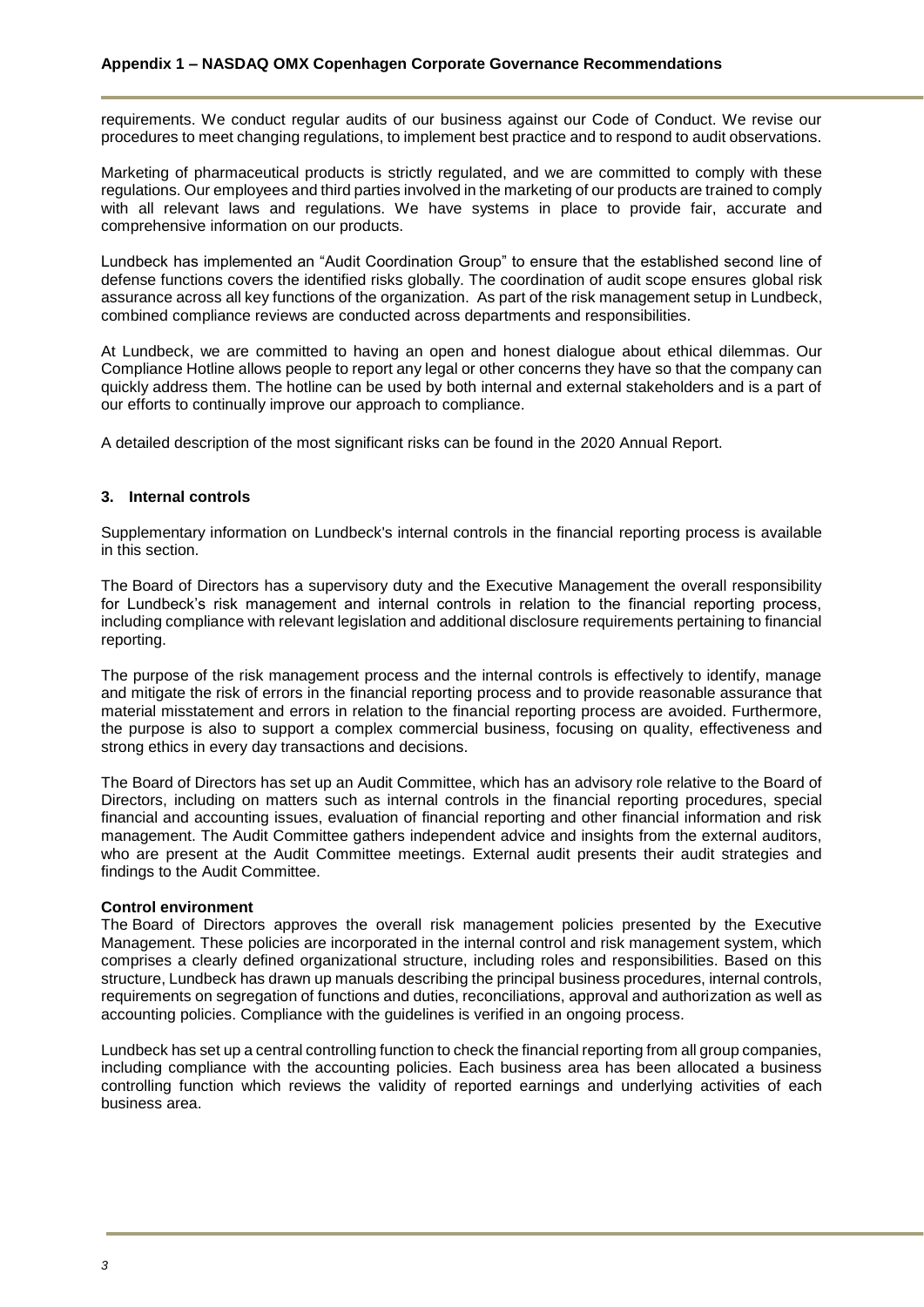#### **Supervision of internal controls and management**

Executive Management regularly assesses the risks that Lundbeck is exposed to, in relation to financial reporting. Any changes that could affect Lundbeck's risk environment, Executive Management will review and consider appropriate mitigating actions together with the Board of Directors. At least once a year, the Audit Committee assesses whether the internal controls related to the financial reporting process are effective in relation to the risks identified.

Once a year, and as needed, the Audit Committee reviews the accounting policies and any changes thereto as well as critical estimates and judgments related to financial reporting. As part of the review, the committee discusses changes in accounting policies and the impact of critical estimates and judgments with the Executive Management. The Audit Committee reports the findings of these assessments to the Board of Directors, which approves the financial reporting process and the findings of the assessment.

#### **Control activities**

There are several control activities performed within Lundbeck. Control activities are based on the risk assessment, but as well continuous risk control processes are in place. The objective of the control activities is to ensure compliance with strategies, policies, manuals, procedures etc. established by the Board of Directors and the Executive Management and each business area, respectively, and Lundbeck aims to prevent, detect and correct any misstatement, discrepancies and errors, etc.

One key element of the control activity is the Minimum Control Framework covering the key-risks for Lundbeck. The purpose of the framework is to ensure an acceptable level of assurance preventing unintentional and intentional errors. At the same time, one global framework bring standardized controls across all entities increasing efficiency of site visits and making rotation between entities easier.

Requirements have been defined in respect of analyses of budget, key figures, monthly financial data, etc. in the reporting packages that form the basis of internal and external financial statements. The business areas have established reporting procedures that are consistent with Lundbeck's reporting process and the special operational issues of each business area. Supplementary information is gathered on an ongoing basis for use in ensuring compliance with any requirements regarding notes, other disclosure requirements and operational analyses.

Within Group Finance, Lundbeck has established a Financial Compliance area comprising compliance and Enterprise Risk Management. The department performs financial compliance site reviews that are conducted throughout the organization based on a performed risk assessment and desk reviews focused on the proper implementation of the Minimum Control Framework. The defined compliance site review plan is approved by Senior Management and the Audit Committee annually.

#### **Information and communication**

Lundbeck has established information and communication systems which, among other things, set out the general financial reporting requirements and external financial reporting requirements in accordance with current legislation and applicable regulations, including International Financial Reporting Standards as adopted by the EU.

As a result of ongoing work with business procedures, internal controls and changing financial reporting regulation, Lundbeck regularly updates the contents of the systems and manuals in respect of business procedures, internal controls, and requirements on segregation of functions and duties, reconciliations, approval and authorization and accounting policies. The manuals are accessible on Lundbeck's intranet.

#### **Monitoring**

The risk assessment and control activities are monitored in an ongoing process. These are used by the management and the persons who have ownership of processes, risks and control procedures. The process includes a review of the financial results, which are compared to budgets and estimates. An analytical control and ongoing assessments are performed of key figures. Major weaknesses and noncompliance with internal guidelines are reported to the Executive Management, who follows up on any issues.

As part of their audit of the financial statements, the external auditors elected at the annual general meeting, report on any major weaknesses in Lundbeck's internal control and risk management system in the long-form audit report to the Board of Directors, whilst less significant weaknesses are addressed in a management letter to the Executive Management. The Board of Directors ensures that the Executive Management follows up on any outstanding issues, and the Executive Management ensures that the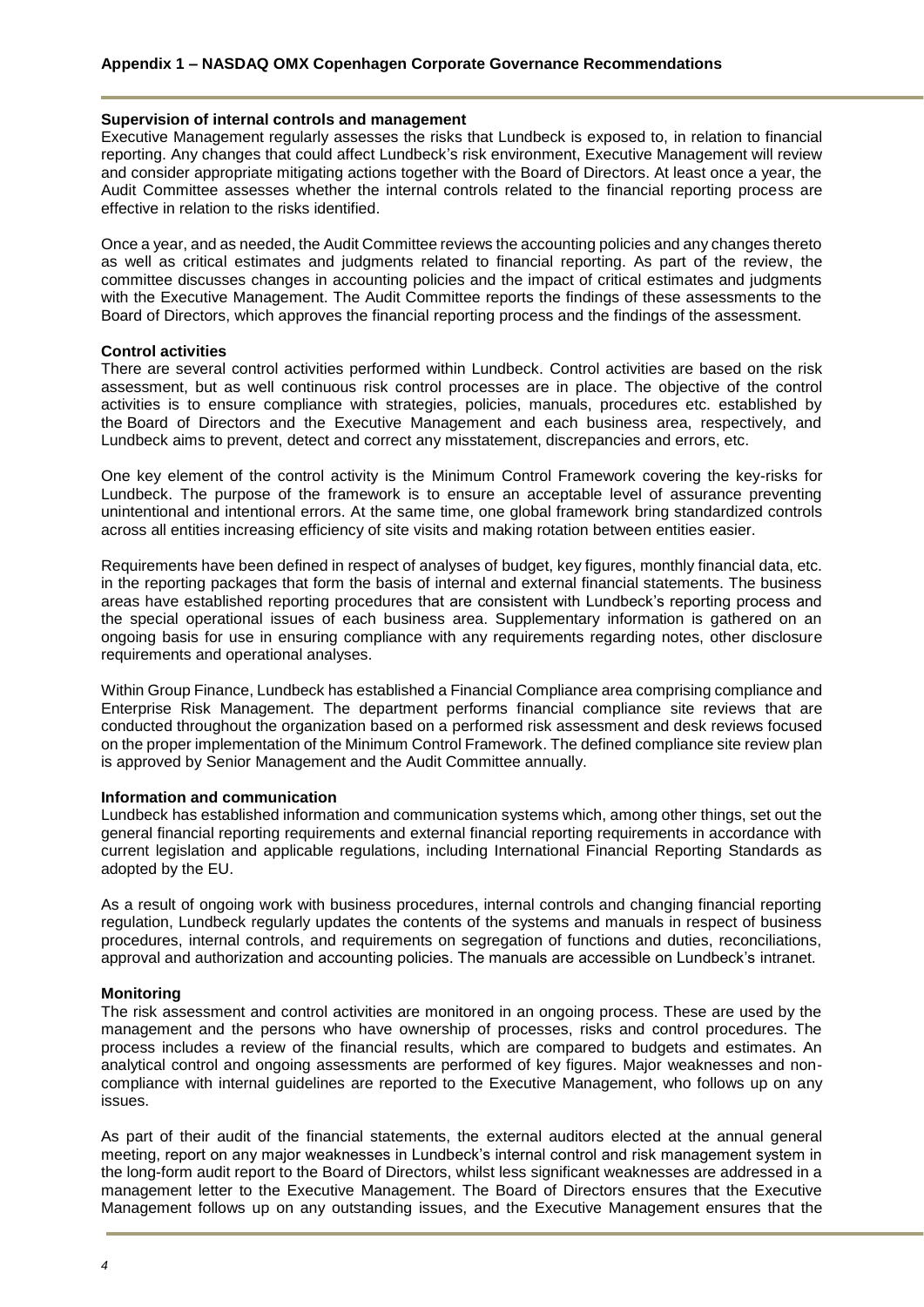subsidiaries follow up on any weaknesses. Once a year, subsidiary managers and financial controllers declare that the reporting is consistent with Lundbeck's guidelines. In connection with the financial reporting process, the Executive Management makes a separate statement that the consolidated reporting is consistent with Lundbeck's guidelines and policies.

# <span id="page-5-0"></span>**4. Management**

Lundbeck has a two-tier board structure consisting of the Board of Directors and the Executive Management. The two bodies are separated, and no person serves as a member of both.

#### *Board of Directors*

Lundbeck's Board of Directors is responsible for approving the corporate strategy, setting goals for Executive Management, and for ensuring that members of Executive Management and other senior managers have the right qualifications. The Board of Directors also evaluates management performance and management remuneration. Furthermore, the Board of Directors has the overall responsibility for ensuring that adequate internal and external controls are in place, and for identifying and addressing any relevant risks. This responsibility is defined in the Danish Companies Act and stipulated in the rules of procedures for the Board of Directors.

The Board has nine members of whom six are elected by the shareholders at the annual general meeting, and three are Lundbeck employees from Denmark elected by the employees.

In March 2020, the shareholders elected the following members to the Board of Directors:

- Lars Søren Rasmussen (Chairman of the Board)
- Lene Skole-Sørensen (Deputy Chairman of the Board)
- Henrik Andersen (Member of the Board)
- Jeffrey Berkowitz (Member of the Board)
- Jeremy Max Levin (Member of the Board)
- Lars Erik Holmqvist (Member of the Board)

In 2018, the employees elected the following members to the Board of Directors:

- Henrik Sindal Jensen (Member of the Board employee representative).
- Ludovic Tranholm Otterbein (Member of the Board employee representative)
- Rikke Kruse Andreasen (Member of the Board employee representative)

#### *Board Committees*

The Board of Directors has set up three advisory committees: The Audit Committee, the Remuneration & Nomination Committee and the Scientific Committee. The three committees advise the Board on financial information and reporting, the company's nomination and remuneration strategy, including remuneration of Executive Management, and R&D strategy and pipeline evaluation, respectively.

#### *Executive Management*

Lundbeck's Executive Management is responsible for the company's day-to-day management. This responsibility comprises the Lundbeck organization, allocation of resources, defining and implementing strategies and policies, achieving goals, and reporting information to the Board of Directors.

Lundbeck's Executive Management team consists of eight members appointed by the Board of Directors:

- Deborah Dunsire, Chief Executive Officer (CEO)<sup>1</sup>
- Anders Götzsche, Executive Vice President, Chief Financial Officer (CFO)<sup>1</sup>
- Jacob Tolstrup, Executive Vice President, Commercial Operations<sup>1</sup>
- Johan Luthman, Executive Vice President, Research and Development<sup>1</sup>
- Lars Bang, Executive Vice President, Product Development & Supply<sup>1</sup>
- <span id="page-5-1"></span>Peter Anastasiou, Executive Vice President, North America<sup>2</sup>
- Elise Hauge, Executive Vice President, People & Communication<sup>[2](#page-5-1)</sup>

l Member of the Executive Management as registered with the Danish Business Authority

<sup>&</sup>lt;sup>2</sup> Participates in the Executive Management team, but is not a member of the Executive Management as registered with the Danish Business Authority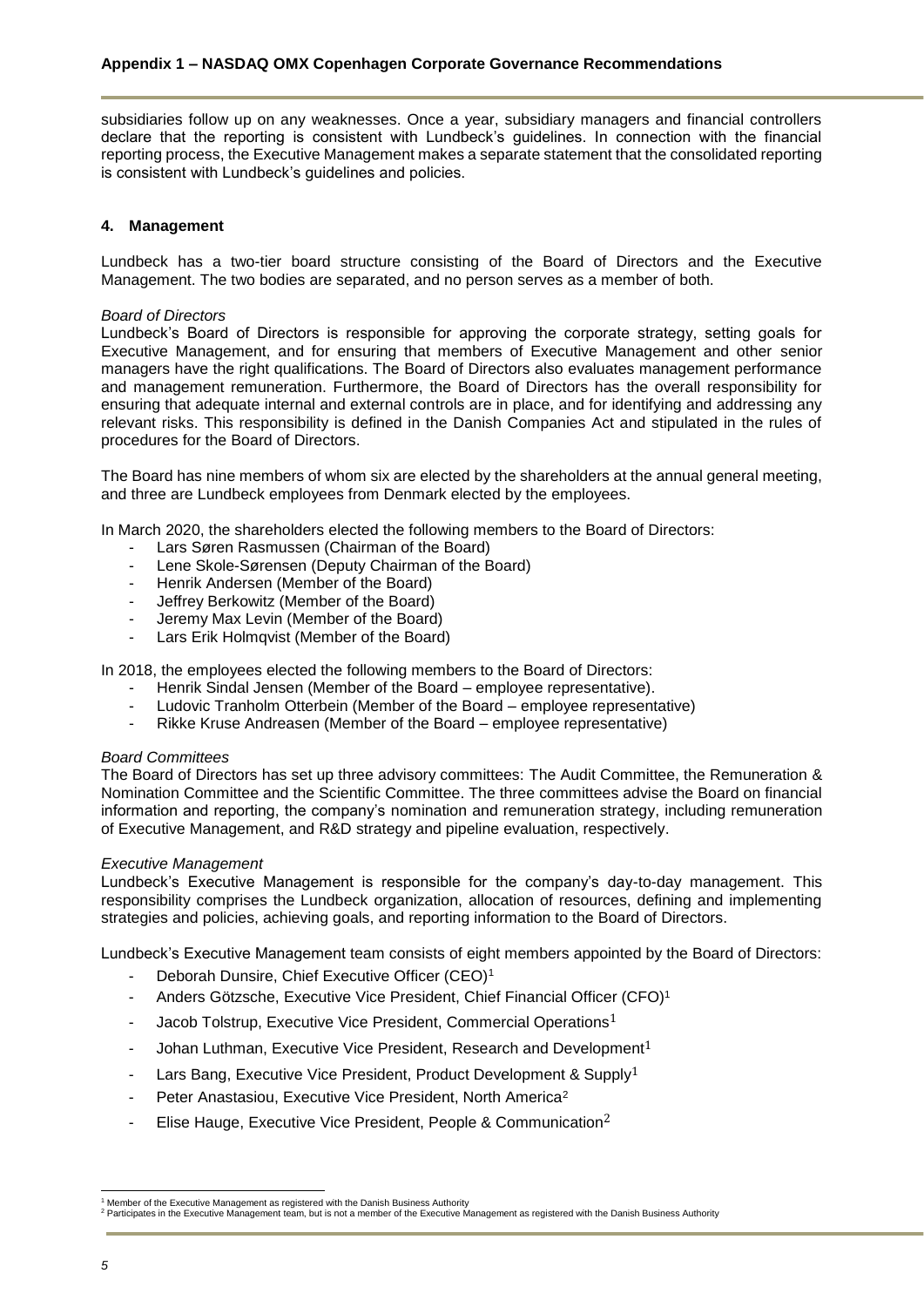- Keld Flintholm Jørgensen, Executive Vice President, Corporate Strategy and Business Development<sup>[2](#page-5-1)</sup>

#### **Remuneration to the Board of Directors and Executive Management**

Remuneration to the Board of Directors and Executive Management is based on guidelines approved at the AGM. The guidelines are available at the corporate website. Remuneration to Lundbeck's Board of Directors and Executive Management is annually benchmarked against a group of Danish and international peer companies. The Board of Directors approves remuneration for Executive Management within the frame of the remuneration guidelines, while remuneration to the Board of Directors is approved by shareholders at the AGM.

#### *Board of Directors*

Members of Lundbeck's Board of Directors receive a fixed remuneration and are not included in the company's bonus and incentive programs in the form of cash bonus, warrants or shares. In addition, members of the Audit, Nomination & Remuneration and Scientific Committees receive a separate fee. In 2020, an ordinary member of the Board received DKK 400,000, while the Chairman and Deputy Chairman each received triple and double the basic fee, respectively. Members of the Audit, Remuneration and Scientific Committees received DKK 200,000 in 2020. The chairmen of the committees received 1.5 times this fee, i.e. DKK 300,000. Board members with permanent residence outside of Europe received an additional DKK 400,000.

#### *Executive Management*

The remuneration package for the Executive Management team is structured to reward the achievement of ambitious short-term objectives and also to provide incentives to focus on long-term goals. The package consists of a base salary, short- and long-term incentive programs, pension and other fringe benefits and payments. The base salary is aligned with the average salary of our peer companies. The short-term incentive is awarded as an annual bonus, if agreed targets for the preceding financial year are met. The CEO can receive up to fourteen (14) months' base salary as a bonus pay-out following exceptional results. The other members of the Executive Management team can receive up to six (6) months' base salary as a bonus, also on condition of exceptional results.

In addition, members of the Executive Management team participate in long-term incentive programs that include share-based instruments, such as warrants, restricted share units and shares. The programs are based on generating value for shareholders and can be accessed when pre-defined long-term strategic targets are achieved. The pension plan for Executive Management is a defined contribution plan, which corresponds to similar schemes in the market. On termination of employment, members of Executive Management receive no more than two years' salary.

# <span id="page-6-0"></span>**5. Audit Committee**

The Audit Committee provides advice to the Board of Directors on internal and external controls in financial reporting procedures, special financial and accounting issues, evaluation of financial reporting and other financial information, risk management and non-GxP compliance.

The audit committee provides advice on the basis of:

- Meetings with the Executive Management and internal and independent auditors
- Management's recommendation concerning accounting policies, accounting estimates, new accounting standards and significant single transactions
- Critical guidelines and policies for internal controls and financial reporting procedures
- Annual strategy, plans and review of status on financial reviews procedures performed by Group Finance
- Communication from independent auditors to the Board of Directors, including monitoring and control of auditors' independence, review of audit planning and drafting long-form audit reports
- Systematic review of the company's risk exposure
- Cases received through the whistleblower system
- Review of the company's annual, mid-year and quarterly reports.

In March 2020, the Board of Directors elected Henrik Andersen as Chairman of the Audit Committee and Lars Erik Holmqvist and Lars Søren Rasmussen as members.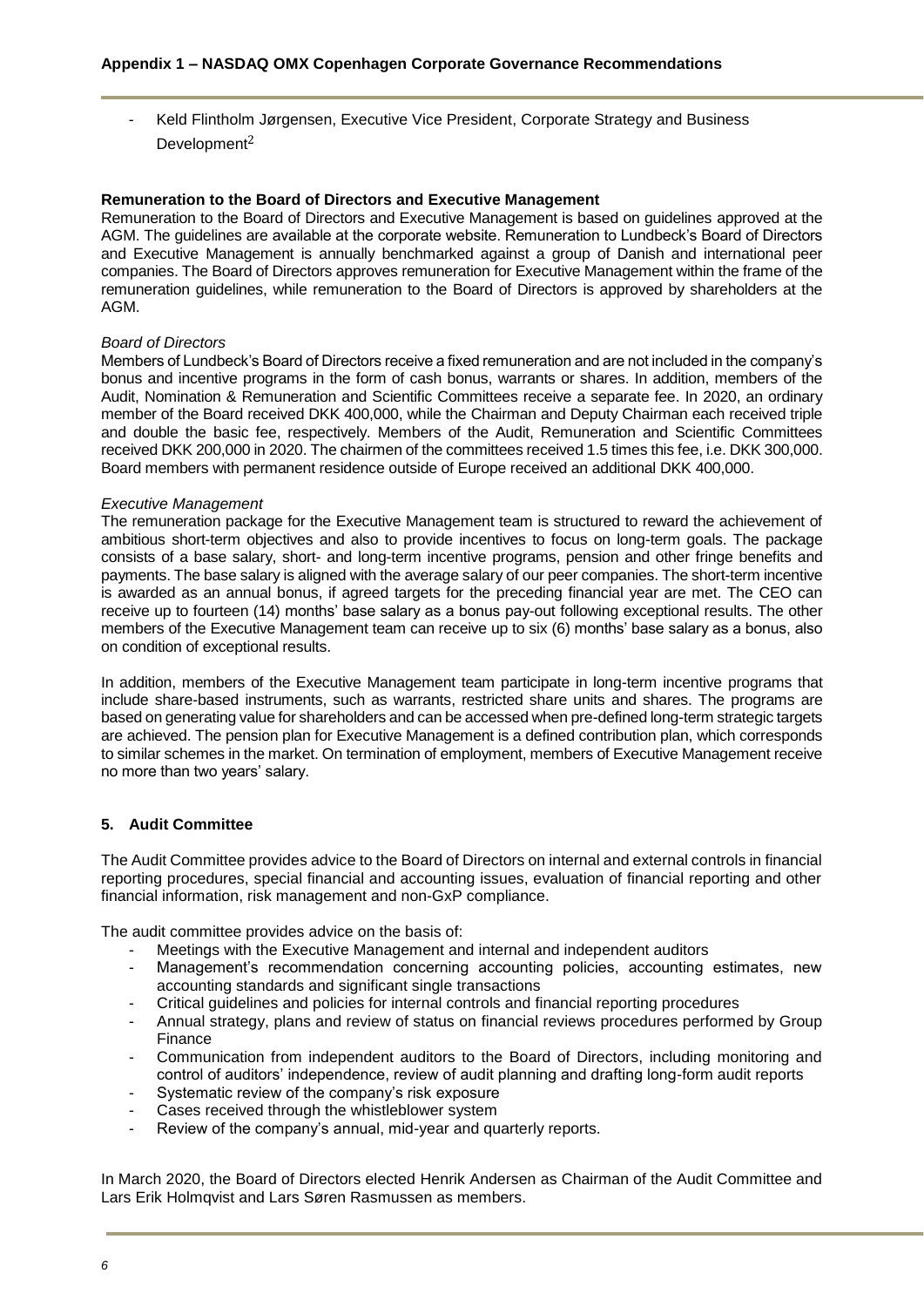The Chairman of the Board does not act as Chairman of the Audit Committee, and more than half of the members are independent.

## <span id="page-7-0"></span>**6. Nomination & Remuneration Committee**

The purpose of the Nomination & Remuneration Committee is to provide the Board of Directors with the best possible basis for making decisions on the nomination of Executive Management members and members of the Board and remuneration provided to the members of the Executive Management and on the company's overall remuneration policy. The Committee also handles assignments related to recruitment and appointments to Lundbeck's Executive management.

In March 2020, the Board of Directors elected Lars Søren Rasmussen as Chairman of the Nomination & Remuneration Committee and Lene Skole-Sørensen and Jeffrey Berkowitz as members of the Committee. More than half of the members are independent.

## <span id="page-7-1"></span>**7. Scientific Committee**

Lundbeck's Board of Directors has a Scientific Committee, the purpose of which is to advise the Board of Directors on support for strategic R&D and pipeline evaluation.

In March 2020, the Board of Directors elected Jeremy Max Levin as Chairman and Jeffrey Berkowitz and Lene Skole-Sørensen as members of the Scientific Committee. More than half of the members are independent.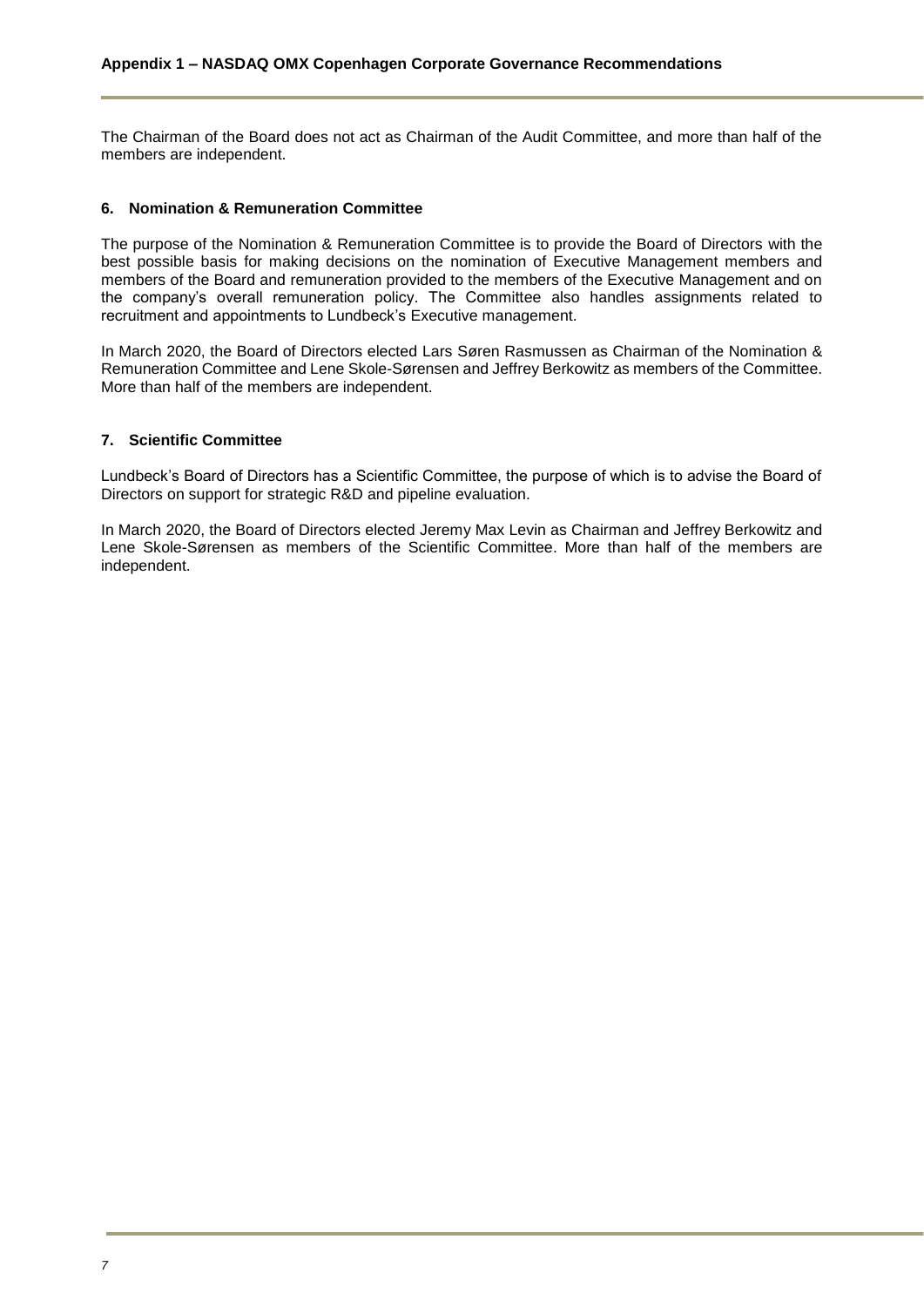

**Lundbeck - Corporate Governance Recommendations**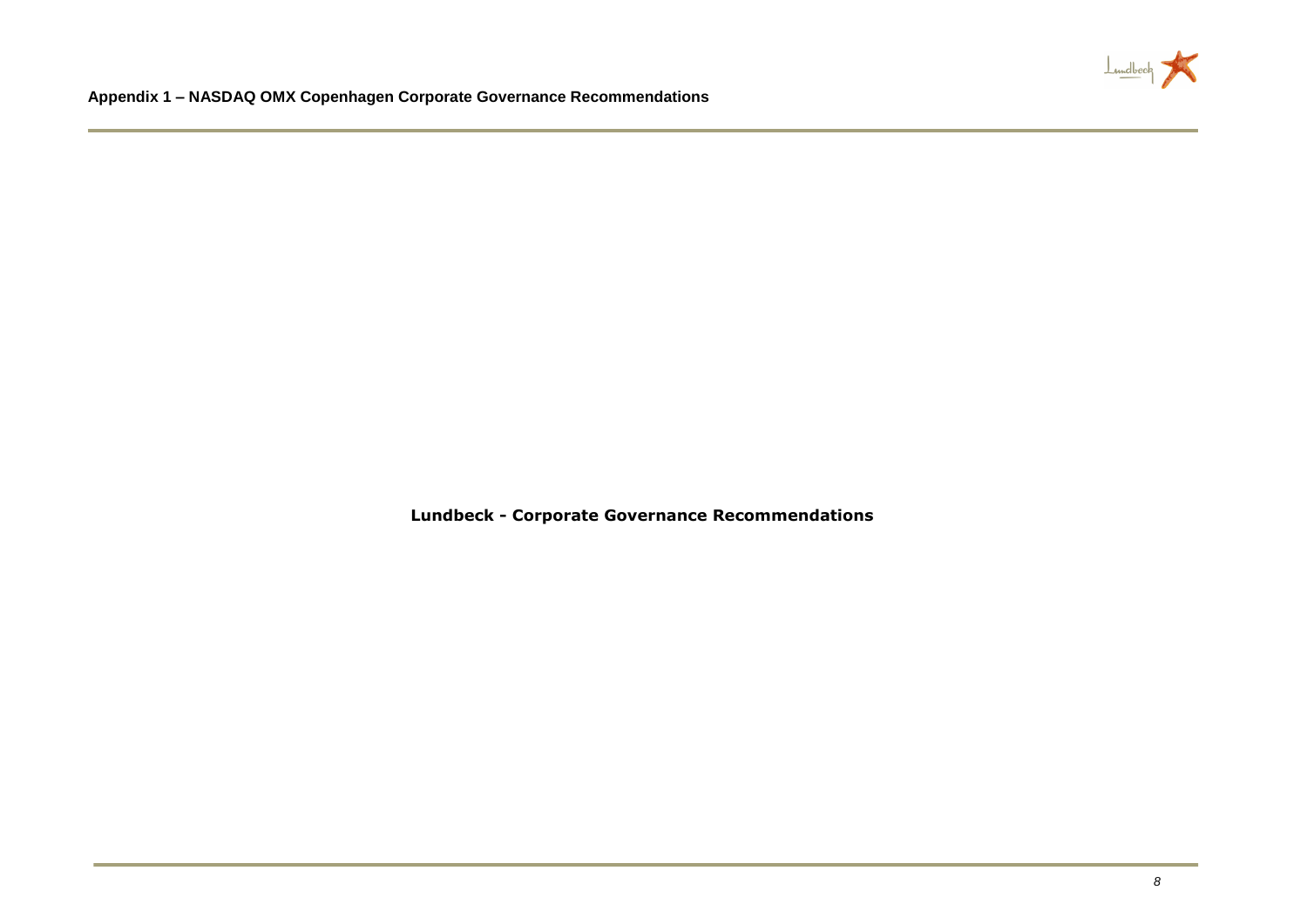

| The report concerns the financial year 1 January 2020 to 31 December 2020                                                                                                                                                                                                                                                                                        |                                   |                                                |                                                |                                                                                                                                                                                                                                                                                                                                                                                                                                                                                                                                                                                                                                                                                                                                                                                                                                                                                                                                                                                                                                             |  |  |
|------------------------------------------------------------------------------------------------------------------------------------------------------------------------------------------------------------------------------------------------------------------------------------------------------------------------------------------------------------------|-----------------------------------|------------------------------------------------|------------------------------------------------|---------------------------------------------------------------------------------------------------------------------------------------------------------------------------------------------------------------------------------------------------------------------------------------------------------------------------------------------------------------------------------------------------------------------------------------------------------------------------------------------------------------------------------------------------------------------------------------------------------------------------------------------------------------------------------------------------------------------------------------------------------------------------------------------------------------------------------------------------------------------------------------------------------------------------------------------------------------------------------------------------------------------------------------------|--|--|
| <b>Recommendation</b>                                                                                                                                                                                                                                                                                                                                            | <b>The</b><br>company<br>complies | <b>The</b><br>company<br>complies<br>partially | <b>The</b><br>company<br>does<br>not<br>comply | The explanation for complying partially/not complying<br>with the recommendation                                                                                                                                                                                                                                                                                                                                                                                                                                                                                                                                                                                                                                                                                                                                                                                                                                                                                                                                                            |  |  |
| 1. Communication and interaction by the company with its investors and other stakeholders                                                                                                                                                                                                                                                                        |                                   |                                                |                                                |                                                                                                                                                                                                                                                                                                                                                                                                                                                                                                                                                                                                                                                                                                                                                                                                                                                                                                                                                                                                                                             |  |  |
| 1.1. Dialogue between company, shareholders and other stakeholders                                                                                                                                                                                                                                                                                               |                                   |                                                |                                                |                                                                                                                                                                                                                                                                                                                                                                                                                                                                                                                                                                                                                                                                                                                                                                                                                                                                                                                                                                                                                                             |  |  |
| 1.1.1. The Committee recommends<br>that the board of directors ensure<br>dialogue<br>between<br>ongoing<br>the<br>company and its shareholders so that<br>the shareholders gain relevant insight<br>into the company and in order for the<br>board of directors to be aware of the<br>shareholders' views, interests and<br>opinions in relation to the company. | X                                 |                                                |                                                | Lundbeck has an ongoing dialogue with shareholders, especially<br>the Lundbeck Foundation that holds 69% of the shares and<br>which is represented in the Board of Directors. Lundbeck is<br>conducting regular roadshows, meetings and participates in<br>investor conferences. Conference calls held after the<br>presentation of full-year and interim reports are webcasted on<br>the internet to anyone interested, and the presentations are<br>freely available at the company's website.<br>All corporate and press releases are published in both Danish<br>and English. The interim financial reports, the annual report and<br>the company magazine are published in English.<br>Lundbeck webcasts its general meeting on the internet with<br>simultaneous interpretation into English for the benefit of the<br>company's large group of foreign shareholders.<br>The company has adopted a policy on information and<br>communication and has communication strategies for providing<br>information to relevant stakeholders. |  |  |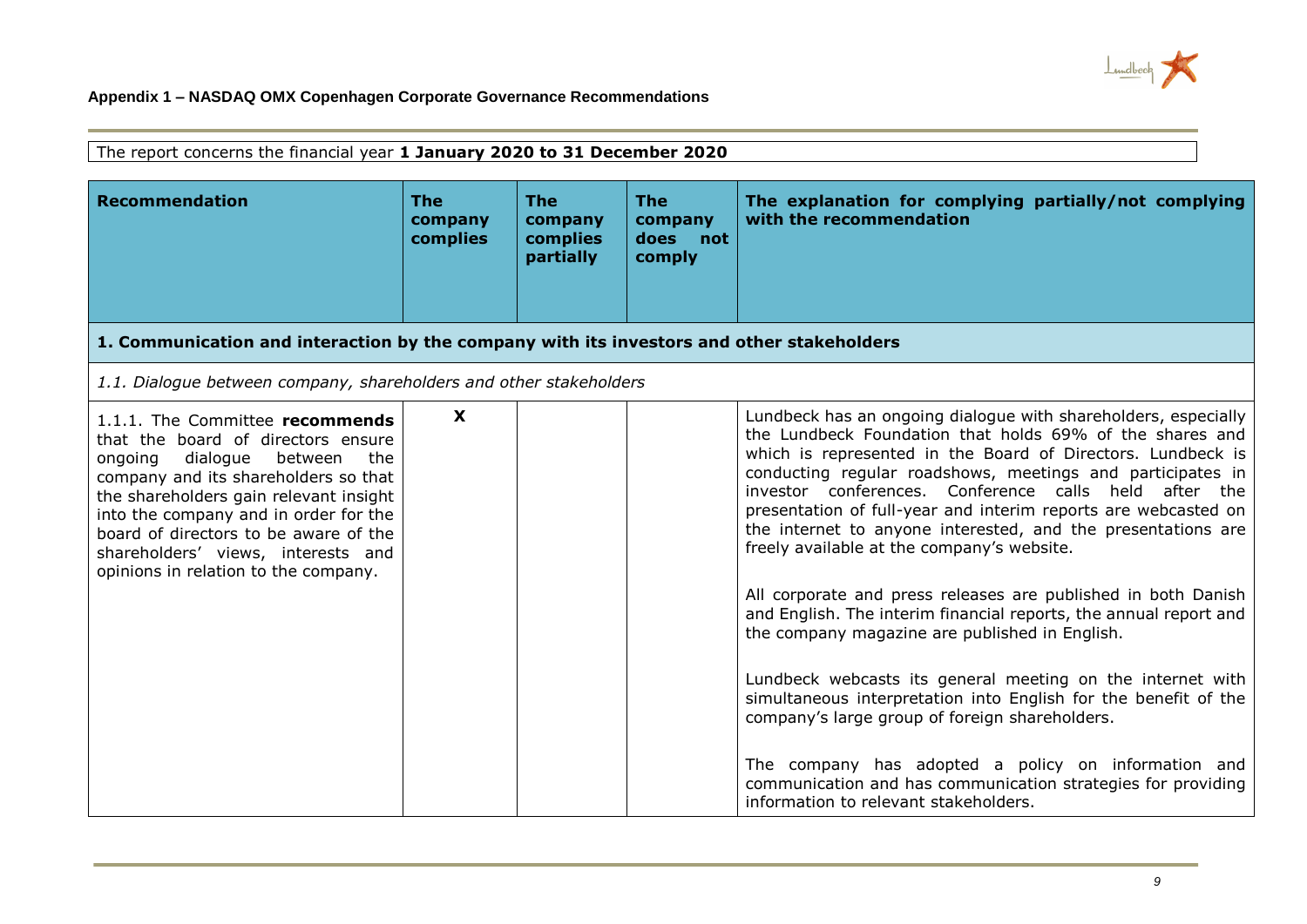

| <b>Recommendation</b>                                                                                                                                                                                                                                                                                         | The<br>company<br>complies | <b>The</b><br>company<br>complies<br>partially | <b>The</b><br>company<br>does<br>not<br>comply | The explanation for complying partially/not complying<br>with the recommendation                                                                                                                                                                                                                                                                                                                                                                                                                                                                                                                                                                                                                                                                                                                                                                |
|---------------------------------------------------------------------------------------------------------------------------------------------------------------------------------------------------------------------------------------------------------------------------------------------------------------|----------------------------|------------------------------------------------|------------------------------------------------|-------------------------------------------------------------------------------------------------------------------------------------------------------------------------------------------------------------------------------------------------------------------------------------------------------------------------------------------------------------------------------------------------------------------------------------------------------------------------------------------------------------------------------------------------------------------------------------------------------------------------------------------------------------------------------------------------------------------------------------------------------------------------------------------------------------------------------------------------|
| 1.1.2. The Committee recommends<br>that the board of directors adopt<br>policies on the company's relationship<br>with its stakeholders, including<br>shareholders, and that the board of<br>directors ensure that the interests of<br>the stakeholders are respected in<br>accordance with company policies. | X                          |                                                |                                                | The company's stakeholders are addressed and discussed on a<br>regular basis at Board meetings and strategy Board seminars.<br>Lundbeck has a purpose and beliefs that reflect the company's<br>business concept, objectives and fundamental management<br>principles. In addition, the company has a specific group<br>communication policy and a code of conduct defining guidelines<br>for interaction with stakeholders.<br>The Board of Directors believes that the interests of the<br>company, and thus also of its shareholders, are best<br>safeguarded by maintaining an open, constructive and ongoing<br>dialogue between the company and all its stakeholders.<br>Lundbeck maintains a regular contact with its major<br>stakeholders including<br>investors, employees,<br>partners,<br>suppliers, organizations and authorities. |
| 1.1.3. The Committee recommends<br>that the company publish quarterly<br>reports<br>1.2. General meeting                                                                                                                                                                                                      | $\mathbf x$                |                                                |                                                | The company publishes annual, mid-year and quarterly reports.                                                                                                                                                                                                                                                                                                                                                                                                                                                                                                                                                                                                                                                                                                                                                                                   |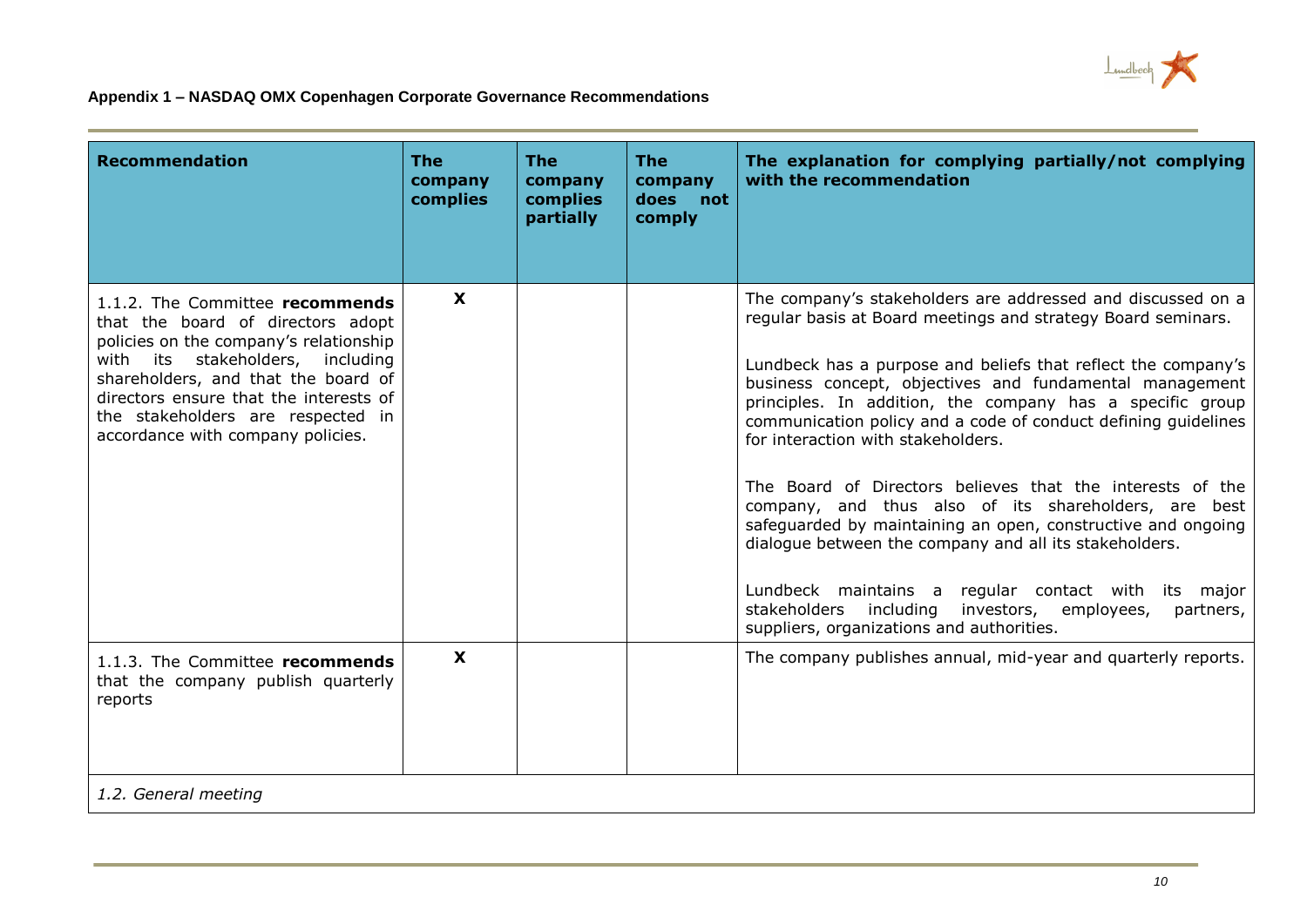

| <b>Recommendation</b>                                                                                                                                                                      | <b>The</b><br>company<br>complies | <b>The</b><br>company<br>complies<br>partially | <b>The</b><br>company<br>does<br>not<br>comply | The explanation for complying partially/not complying<br>with the recommendation                                                                                                                                                                                                                                                                                                                                                                                                                                                                                                                                                                                                                                                                                                                                                                     |
|--------------------------------------------------------------------------------------------------------------------------------------------------------------------------------------------|-----------------------------------|------------------------------------------------|------------------------------------------------|------------------------------------------------------------------------------------------------------------------------------------------------------------------------------------------------------------------------------------------------------------------------------------------------------------------------------------------------------------------------------------------------------------------------------------------------------------------------------------------------------------------------------------------------------------------------------------------------------------------------------------------------------------------------------------------------------------------------------------------------------------------------------------------------------------------------------------------------------|
| 1.2.1. The Committee recommends<br>that in organising the company's<br>general meeting, the board of<br>directors plans the meeting to support<br>active ownership.                        | X                                 |                                                |                                                | The Annual General Meeting is convened by the Board of<br>Directors giving not less than three weeks' notice and not more<br>than five weeks' notice.<br>The company aims to ensure that all notifications of general<br>meetings and agendas are clear and unambiguous, stating all<br>relevant details for the shareholders to be able to form an<br>adequate impression of the points to be discussed.<br>Furthermore, all shareholders are entitled to have specific issues<br>considered at the general meeting, subject to submitting a<br>written request to the Board of Directors in time for the issue to<br>be included on the agenda for the meeting.<br>The general meeting is conducted by physical attendance at<br>Lundbeck's headquarters in Valby with a live webcast on<br>www.lundbeck.com; and shareholders can vote via proxy. |
| 1.2.2. The Committee recommends<br>that proxies or votes by post for the<br>general meeting allow shareholders to<br>consider each individual item on the<br>agenda.<br>1.3. Takeover bids | $\mathbf{x}$                      |                                                |                                                | Shareholders who grant proxies are given the opportunity to<br>state their position on each item on the agenda.                                                                                                                                                                                                                                                                                                                                                                                                                                                                                                                                                                                                                                                                                                                                      |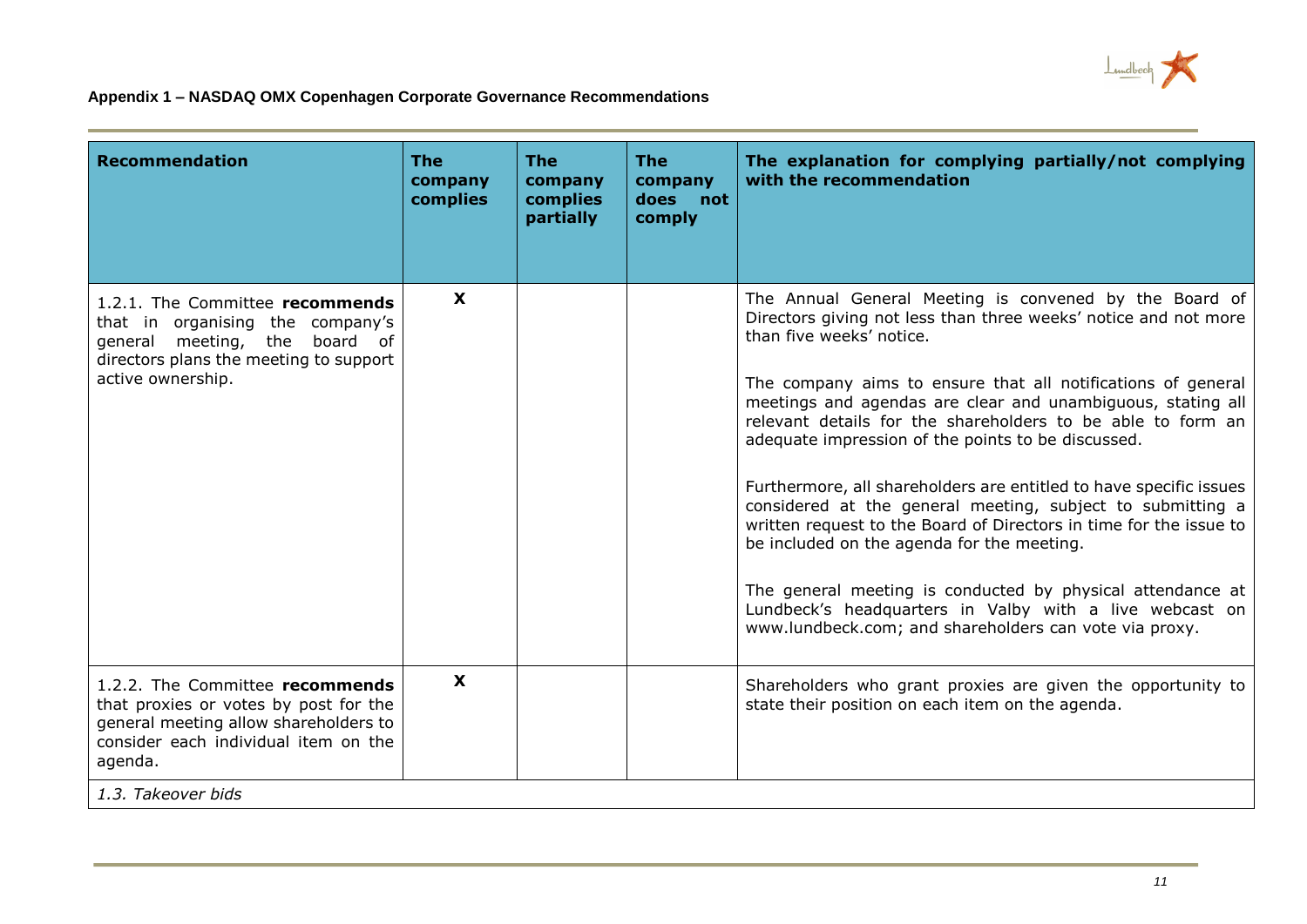

| Recommendation                                                                                                                                                                                                                                                                                                                                                                                                                                                                                                                                   | <b>The</b><br>company<br>complies | <b>The</b><br>company<br>complies<br>partially | <b>The</b><br>company<br>does<br>not<br>comply | The explanation for complying partially/not complying<br>with the recommendation                                                                                                                                                                                                                                                                                                             |
|--------------------------------------------------------------------------------------------------------------------------------------------------------------------------------------------------------------------------------------------------------------------------------------------------------------------------------------------------------------------------------------------------------------------------------------------------------------------------------------------------------------------------------------------------|-----------------------------------|------------------------------------------------|------------------------------------------------|----------------------------------------------------------------------------------------------------------------------------------------------------------------------------------------------------------------------------------------------------------------------------------------------------------------------------------------------------------------------------------------------|
| 1.3.1. The Committee recommends<br>that the company set up contingency<br>procedures in the event of takeover<br>bids, from the time that the board of<br>directors has reason to believe that a<br>takeover bid will be made. The<br>procedures<br>should<br>contingency<br>establish that the board of directors<br>should not without the acceptance of<br>the general meeting, attempt to<br>counter the takeover bid by making<br>decisions which, in reality, prevent the<br>shareholders from deciding on the<br>takeover bid themselves. | $\boldsymbol{\mathsf{X}}$         |                                                |                                                | Lundbeck has established procedures for handling takeover bids.<br>If a specific takeover bid is made, the Board of Directors will<br>consider such a bid individually with due consideration to the<br>Danish Companies Act and the Rules for issuers of shares of<br>NASDAQ OMX Copenhagen A/S as relevant internal guidelines<br>already discussed and adopted by the Board of Directors. |
| 2. Tasks and responsibilities of the board of directors                                                                                                                                                                                                                                                                                                                                                                                                                                                                                          |                                   |                                                |                                                |                                                                                                                                                                                                                                                                                                                                                                                              |
| 2.1. Overall tasks and responsibilities                                                                                                                                                                                                                                                                                                                                                                                                                                                                                                          |                                   |                                                |                                                |                                                                                                                                                                                                                                                                                                                                                                                              |
| 2.1.1. The Committee recommends<br>that at least once annually the board<br>of directors consider the matters that<br>should be included in the board's<br>performance of its work.                                                                                                                                                                                                                                                                                                                                                              | X                                 |                                                |                                                | At least once every year the Board of Directors takes a position<br>on the matters related to the board's performance of its<br>responsibilities. The responsibilities are defined in the rules of<br>procedures for the Board of Directors which annually is assessed<br>for the need of changes.                                                                                           |
| 2.1.2. The Committee recommends<br>that at least once annually the board                                                                                                                                                                                                                                                                                                                                                                                                                                                                         | X                                 |                                                |                                                | At least once every year the Board of Directors assesses the<br>company's overall strategy at the annual strategy meeting,                                                                                                                                                                                                                                                                   |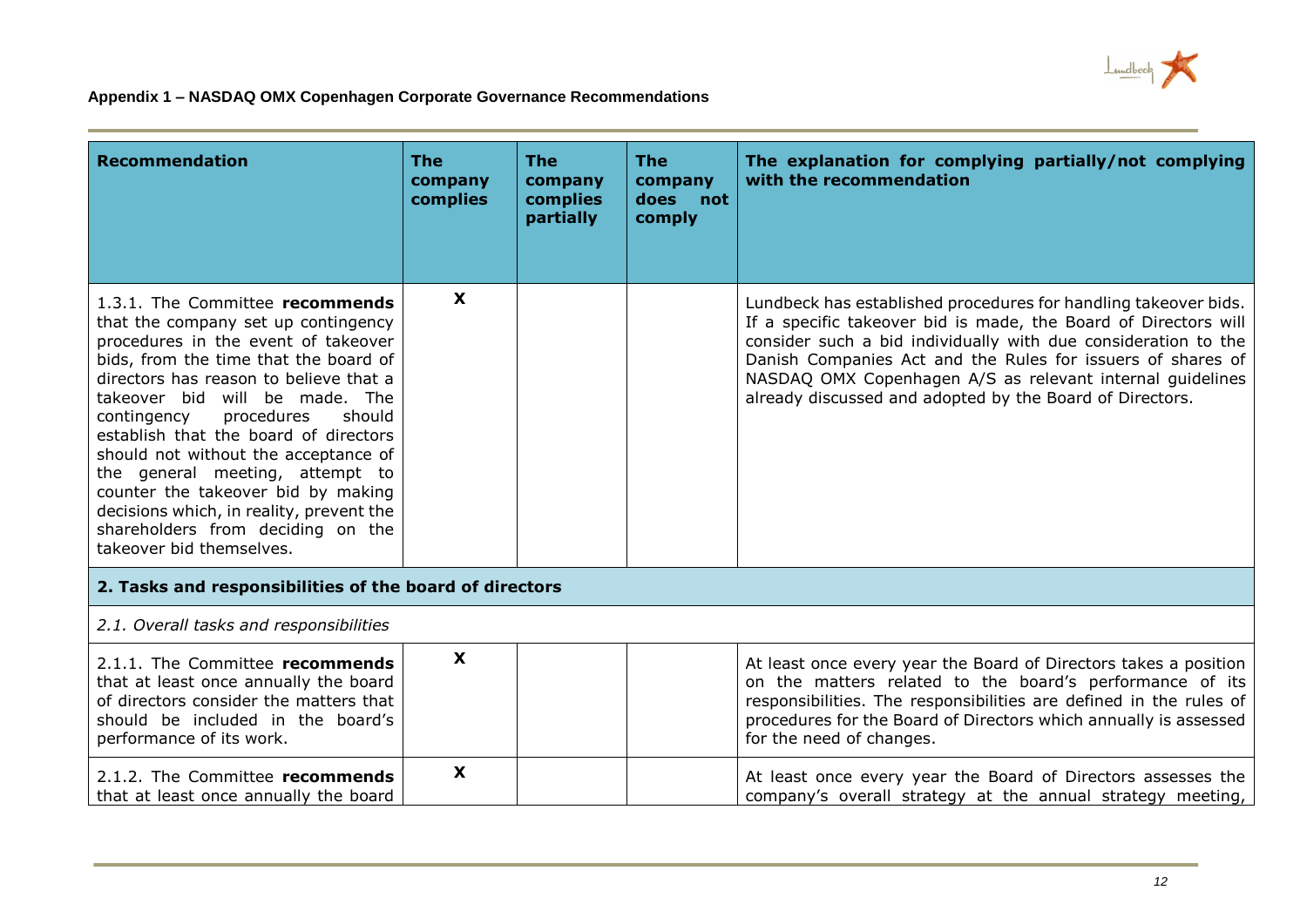

| <b>Recommendation</b>                                                                                                                                                                                                                                                             | <b>The</b><br>company<br>complies | <b>The</b><br>company<br>complies<br>partially | <b>The</b><br>company<br>does<br>not<br>comply | The explanation for complying partially/not complying<br>with the recommendation                                                                                                                                                                                                                                                                                                                                                                                                                                                                                            |
|-----------------------------------------------------------------------------------------------------------------------------------------------------------------------------------------------------------------------------------------------------------------------------------|-----------------------------------|------------------------------------------------|------------------------------------------------|-----------------------------------------------------------------------------------------------------------------------------------------------------------------------------------------------------------------------------------------------------------------------------------------------------------------------------------------------------------------------------------------------------------------------------------------------------------------------------------------------------------------------------------------------------------------------------|
| of directors consider the overall<br>strategy of the company with a view<br>to ensuring value creation in the<br>company.                                                                                                                                                         |                                   |                                                |                                                | normally taking place in June. In addition, the Board of Directors<br>continuously discuss the strategy and the value creation at<br>regular board meetings.                                                                                                                                                                                                                                                                                                                                                                                                                |
| 2.1.3. The Committee recommends<br>that the board of directors ensure that<br>the company has a capital and share                                                                                                                                                                 | $\boldsymbol{\mathsf{x}}$         |                                                |                                                | The Board of Directors analyses the company's need for capital<br>on an ongoing basis, including an assessment of the company's<br>capital structure.                                                                                                                                                                                                                                                                                                                                                                                                                       |
| structure which supports that the<br>strategy and long-term value creation<br>of the company are in the best interest<br>of the shareholders and the company,<br>and that the board of directors explain<br>this in the management commentary<br>and/or on the company's website. |                                   |                                                |                                                | There is no universal answer to the question of what the<br>optimum capital structure is for a specific company because the<br>relationship between equity and interest-bearing debt relies on<br>the specific characteristics that apply within the particular<br>industry in which the business operates and, by extension, the<br>operating and financial risk. However, companies in the<br>pharmaceutical industry are often particularly well-funded which<br>may be explained by the extended development projects and<br>risks associated with research activities. |
|                                                                                                                                                                                                                                                                                   |                                   |                                                |                                                | The Board of Directors pursues the policy that equity beyond the<br>level which, based on a conservative estimate, would be<br>considered sufficient to support the underlying business should<br>be distributed to the shareholders. The distribution to our<br>shareholders takes place through annual dividends.                                                                                                                                                                                                                                                         |
| 2.1.4. The Committee recommends<br>that the board of directors annually<br>review and approve guidelines for the<br>executive<br>board;<br>this<br>includes                                                                                                                       | $\boldsymbol{\mathsf{X}}$         |                                                |                                                | Communications between the Executive Management and the<br>Board of Directors are regulated in the rules of procedure for the<br>Executive Management which annually is assessed for the need<br>of changes. These procedures stipulate what matters the                                                                                                                                                                                                                                                                                                                    |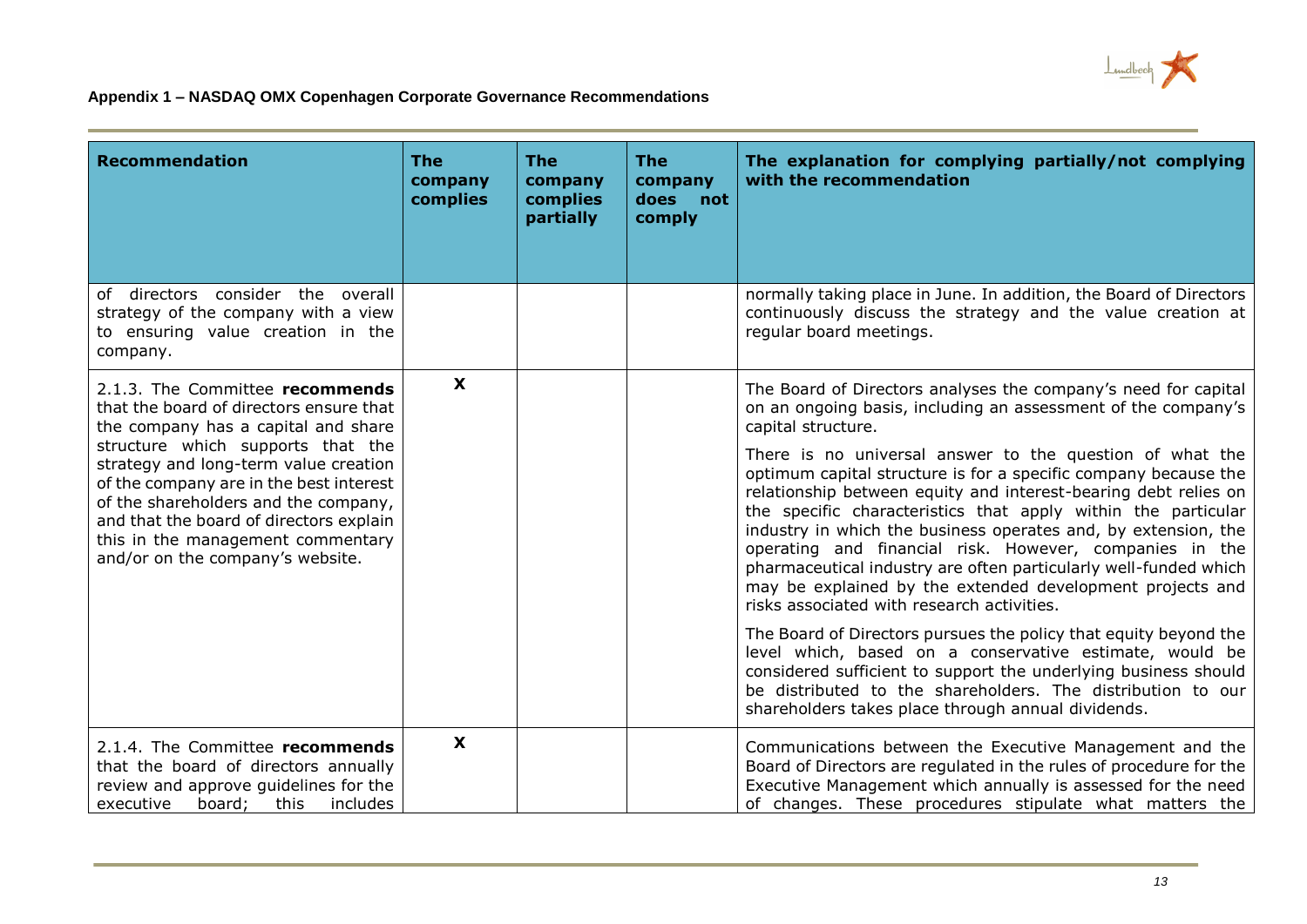

| <b>Recommendation</b>                                                                                                                                                                                                                                                      | <b>The</b><br>company<br>complies | <b>The</b><br>company<br>complies<br>partially | <b>The</b><br>company<br>does<br>not<br>comply | The explanation for complying partially/not complying<br>with the recommendation                                                                                                                                                                                                                                                          |
|----------------------------------------------------------------------------------------------------------------------------------------------------------------------------------------------------------------------------------------------------------------------------|-----------------------------------|------------------------------------------------|------------------------------------------------|-------------------------------------------------------------------------------------------------------------------------------------------------------------------------------------------------------------------------------------------------------------------------------------------------------------------------------------------|
| establishing requirements for the<br>executive board's reporting to the<br>board of directors.                                                                                                                                                                             |                                   |                                                |                                                | Executive Management should report to the Board of Directors,<br>and how often to report such matters.                                                                                                                                                                                                                                    |
| 2.1.5. The Committee recommends<br>that at least once annually, the board<br>of directors discuss the composition,<br>developments, risks and succession<br>plans of the executive board.                                                                                  | $\boldsymbol{\mathsf{X}}$         |                                                |                                                | At least once a year the board of directors discusses the<br>composition of the executive board, as well as developments,<br>risks and succession plans at an executive session following an<br>ordinary Board meeting based on initial discussions in the<br>Remuneration & Nomination Committee.                                        |
| 2.2. Corporate social responsibility                                                                                                                                                                                                                                       |                                   |                                                |                                                |                                                                                                                                                                                                                                                                                                                                           |
| 2.2.1. The Committee recommends<br>that the board of directors adopt<br>policies<br>corporate<br>social<br>on<br>responsibility.                                                                                                                                           | X                                 |                                                |                                                | Lundbeck has adopted several policies, and a strategy and action<br>plan for sustainability that supports the company's commitment<br>to the UN Global Compact principles and the relevant UN<br>Sustainable Development Goals. Annual reporting on the defined<br>targets and general progress can be found on the Corporate<br>website. |
| 2.3. Chairman and vice-chairman of the board of directors                                                                                                                                                                                                                  |                                   |                                                |                                                |                                                                                                                                                                                                                                                                                                                                           |
| 2.3.1. The Committee recommends<br>appointing a vice chairman of the<br>board of directors, who will assume<br>the responsibilities of the chairman in<br>the event of the chairman's absence,<br>and who will also act as effective<br>sparring partner for the chairman. | $\mathbf{x}$                      |                                                |                                                | Annually, the Board of Directors elects a vice chairman who<br>chairs the board meetings in the chairman's absence. The duties<br>of the chairman and vice chairman are set out in a description of<br>tasks and duties.                                                                                                                  |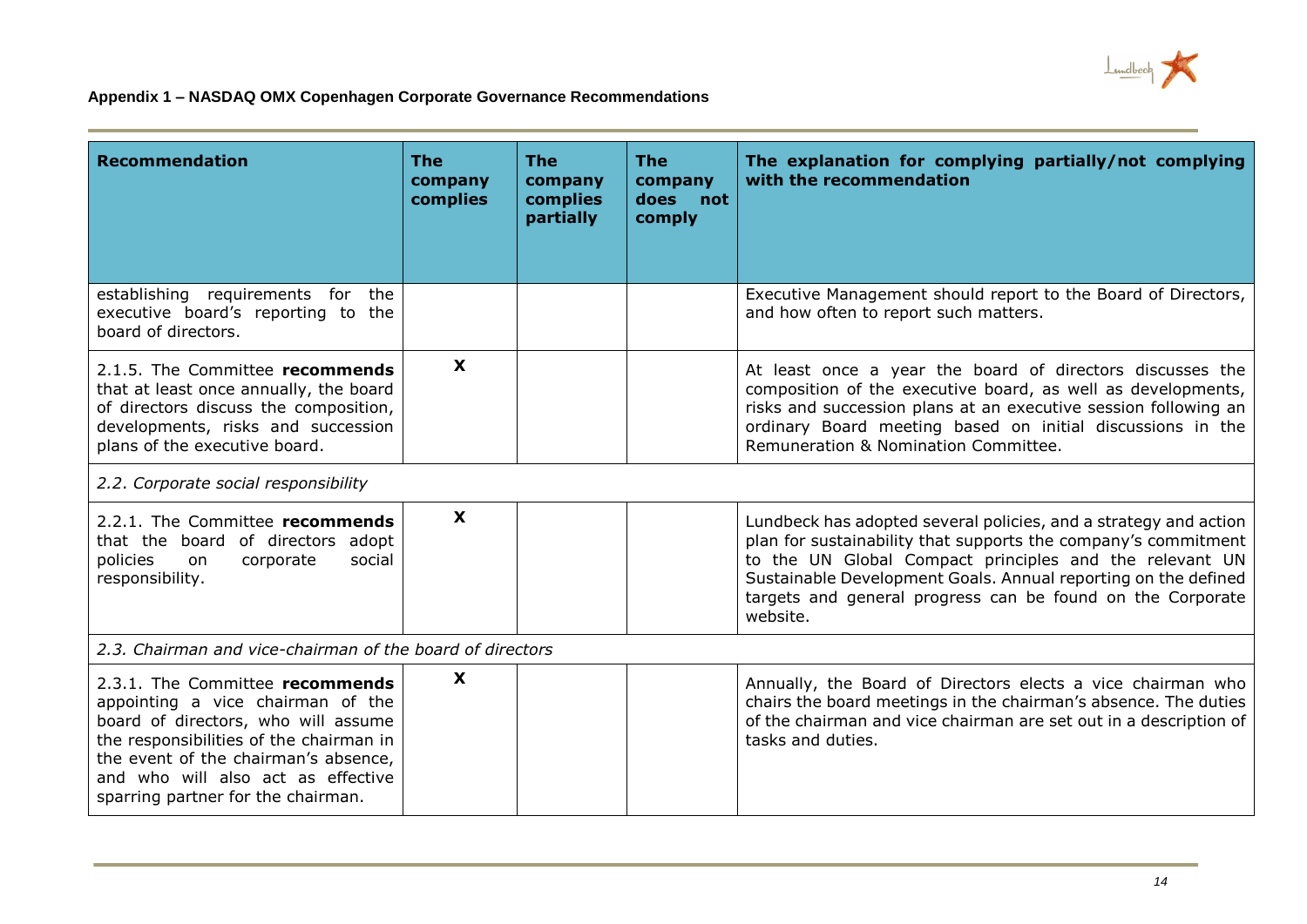

| <b>Recommendation</b>                                                                                                                                                                                                                                                                                                                                                                                                                                                                                                                                                                                                                              | <b>The</b><br>company<br>complies | <b>The</b><br>company<br>complies<br>partially | <b>The</b><br>company<br>not<br>does<br>comply | The explanation for complying partially/not complying<br>with the recommendation                                                                                                                                                                                                                                                                                                                       |
|----------------------------------------------------------------------------------------------------------------------------------------------------------------------------------------------------------------------------------------------------------------------------------------------------------------------------------------------------------------------------------------------------------------------------------------------------------------------------------------------------------------------------------------------------------------------------------------------------------------------------------------------------|-----------------------------------|------------------------------------------------|------------------------------------------------|--------------------------------------------------------------------------------------------------------------------------------------------------------------------------------------------------------------------------------------------------------------------------------------------------------------------------------------------------------------------------------------------------------|
| 2.3.2. The Committee recommends<br>that, if the board of directors, in<br>exceptional cases, asks the chairman<br>of the board of directors or other<br>board members to perform special<br>activities for the company, including<br>briefly participating in the day-to-day<br>management, a board resolution to<br>that effect should be passed to ensure<br>that the board of directors maintains<br>its independent, general management<br>and control function. Resolutions on<br>chairman's or other board<br>the<br>members' participation in day-to-day<br>management and the expected<br>duration hereof should be publicly<br>announced. | X                                 |                                                |                                                | To ensure that the Board of Directors will maintain responsibility<br>for the overall management and control function in case the<br>chairman or other board members are asked to perform special<br>tasks for the company, distribution of duties and duration of the<br>agreements will be documented in minutes from the relevant<br>Board of Directors meeting and disclosed in a company release. |
| 3. Composition and organisation of the board of directors                                                                                                                                                                                                                                                                                                                                                                                                                                                                                                                                                                                          |                                   |                                                |                                                |                                                                                                                                                                                                                                                                                                                                                                                                        |

*3.1. Composition*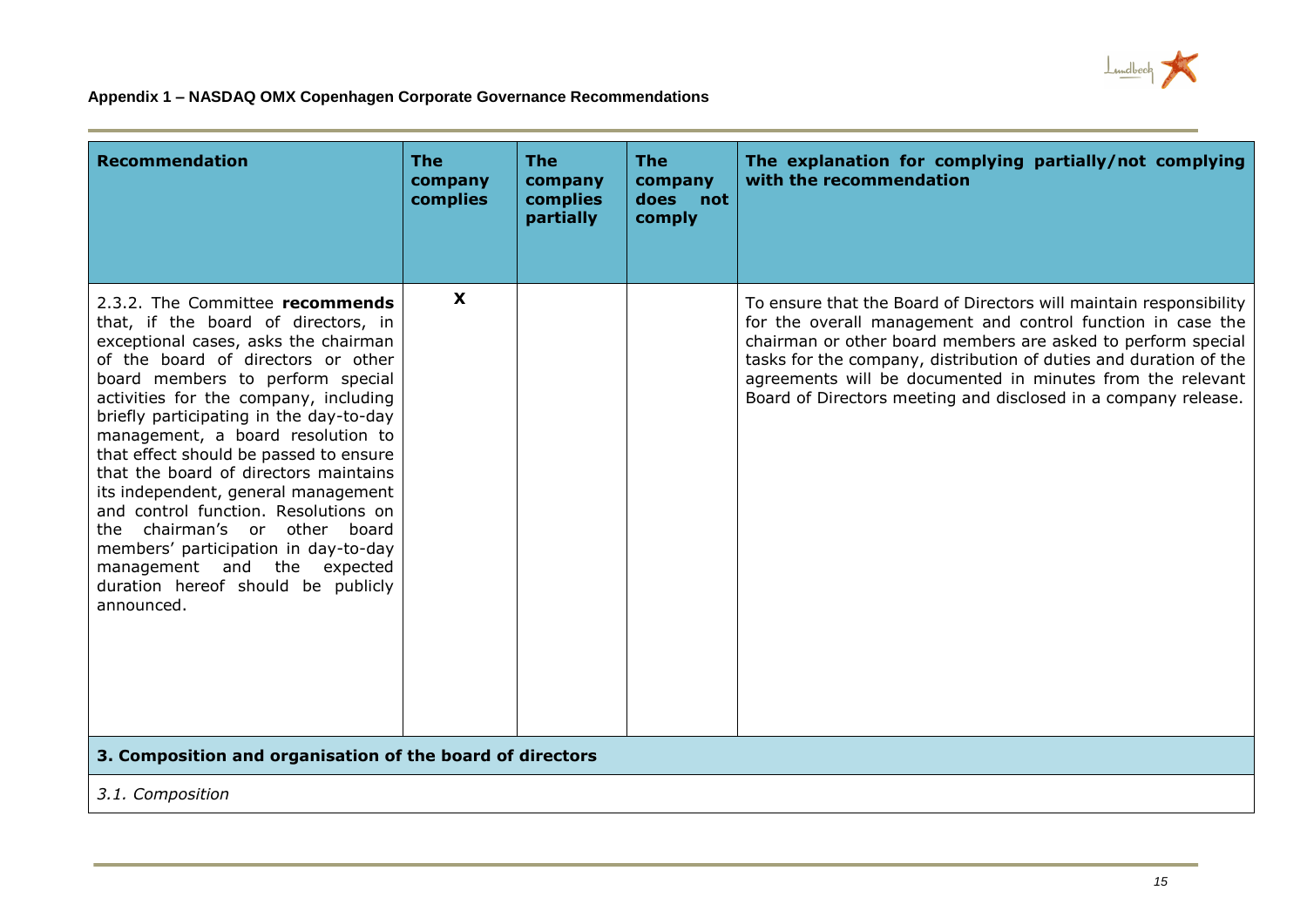

| <b>Recommendation</b>                                                                                                                                                                                                                                                                                              | <b>The</b><br>company<br>complies | <b>The</b><br>company<br>complies<br>partially | <b>The</b><br>company<br>does<br>not<br>comply | The explanation for complying partially/not complying<br>with the recommendation                                                                                                                                                                                                                                                                                                                                                                                         |
|--------------------------------------------------------------------------------------------------------------------------------------------------------------------------------------------------------------------------------------------------------------------------------------------------------------------|-----------------------------------|------------------------------------------------|------------------------------------------------|--------------------------------------------------------------------------------------------------------------------------------------------------------------------------------------------------------------------------------------------------------------------------------------------------------------------------------------------------------------------------------------------------------------------------------------------------------------------------|
| 3.1.1. The Committee recommends<br>that the board of directors annually<br>evaluate and in the management<br>commentary account for:<br>• the competencies that it must<br>have to best perform its tasks,<br>• the composition of the board of<br>directors, and<br>• the special competencies of each<br>member. | $\mathbf{x}$                      |                                                |                                                | The required skills of the Board of Directors are annually<br>assessed and evaluated by the board as part of the annual Board<br>Evaluation.<br>All candidates nominated for the Board of Directors, including<br>candidates for re-election, are described in the notice convening<br>the general meeting.<br>A description of the Board of Directors in accordance with the<br>recommendation is included in the management commentary or<br>on the company's website. |
| 3.1.2. The Committee recommends<br>that the board of directors annually<br>discuss the company's activities to<br>relevant<br>diversity<br>at<br>ensure<br>management levels and prepare and<br>adopt a policy on diversity. The policy<br>should be published on the company's<br>website.                        | $\mathbf x$                       |                                                |                                                | The company strives to ensure diversity and inclusion for all<br>employees. In 2020 the Corporate Diversity & Inclusion Policy<br>was updated. It is available at the company's website.<br>A general status on diversity and inclusion is provided in the<br>company's annual UN Global Compact Communication on<br>Progress report available on the company's website.                                                                                                 |
| 3.1.3. The Committee recommends<br>that the selection and nomination of<br>candidates for the board of directors<br>be carried out through a careful and<br>transparent process approved by the<br>board of directors. When assessing its<br>composition and nominating new                                        | $\boldsymbol{\mathsf{x}}$         |                                                |                                                | The goal of the Board of Directors is for the individual board<br>members to complement each other with respect to international<br>experience and qualifications, as this is the best way to be a<br>qualified sounding board for the Executive Management.                                                                                                                                                                                                             |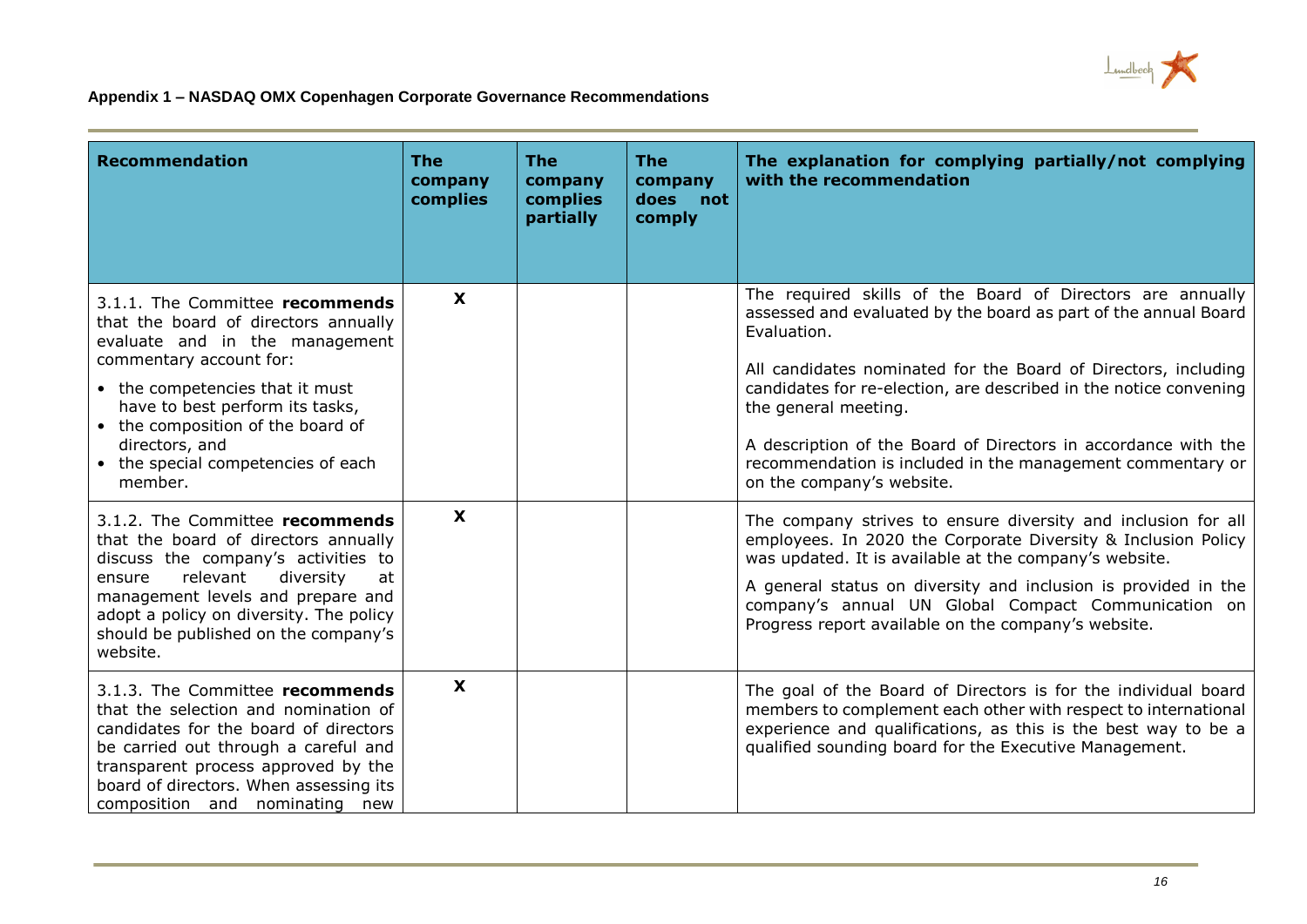

| <b>Recommendation</b>                                                                                                                                                                                                                                                                                                                            | The<br>company<br>complies | <b>The</b><br>company<br>complies<br>partially | <b>The</b><br>company<br>not<br>does<br>comply | The explanation for complying partially/not complying<br>with the recommendation                                                                                                                                                                                                  |
|--------------------------------------------------------------------------------------------------------------------------------------------------------------------------------------------------------------------------------------------------------------------------------------------------------------------------------------------------|----------------------------|------------------------------------------------|------------------------------------------------|-----------------------------------------------------------------------------------------------------------------------------------------------------------------------------------------------------------------------------------------------------------------------------------|
| candidates, the board of directors<br>should, in addition to the need for<br>competencies and qualifications, take                                                                                                                                                                                                                               |                            |                                                |                                                | The Board of Directors' proposals for new members are always<br>accompanied by a thorough description of the candidate and the<br>candidate's resume.                                                                                                                             |
| into consideration the need<br>for<br>integration of new talent<br>and<br>diversity.                                                                                                                                                                                                                                                             |                            |                                                |                                                | The Board of Directors supports diversity, inclusion and equal<br>opportunities for both genders. Moreover, at the general<br>meeting the Chairman of the Board of Directors reviews the<br>recruitment criteria on which the Board of Directors has based<br>its recommendation. |
| 3.1.4. The Committee recommends<br>that the notice convening a general<br>meeting where the agenda includes<br>the election of members to the board<br>of directors, include (in addition to the<br>statutory requirements) a description<br>of the qualifications of nominated<br>candidates, including<br>information<br>about the candidates' | $\mathbf x$                |                                                |                                                | Candidates nominated for the Board of Directors are described<br>according to the recommendation in the notice convening the<br>general meeting.                                                                                                                                  |
| • other executive functions,<br>including positions on executive<br>boards, boards of directors and<br>supervisory boards, including<br>board committees, in Danish and<br>foreign enterprises, and<br>• demanding organisational tasks.<br>Furthermore, it should be indicated if                                                               |                            |                                                |                                                |                                                                                                                                                                                                                                                                                   |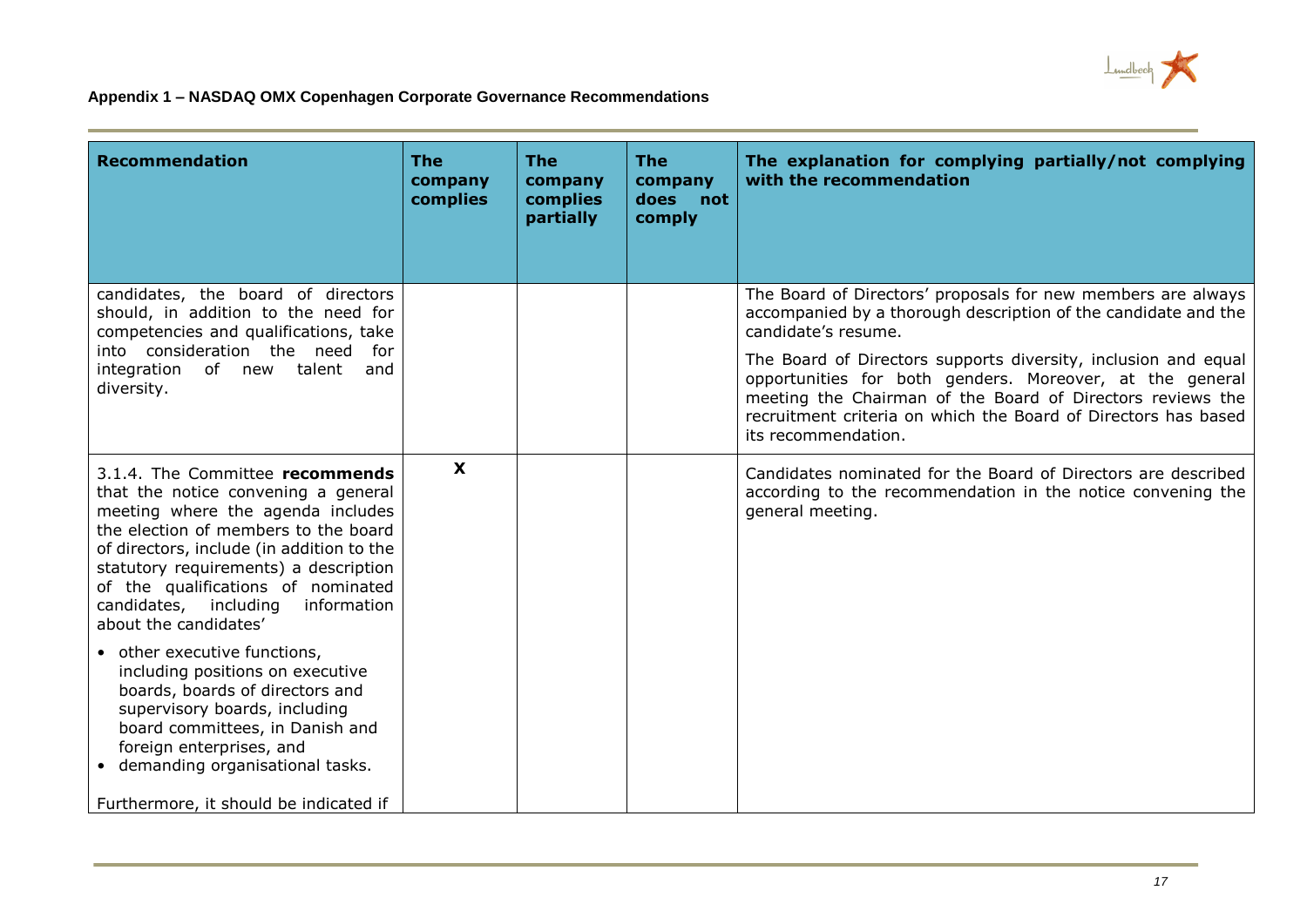

| <b>Recommendation</b>                                                                                                                                                                                                                                            | <b>The</b><br>company<br>complies | <b>The</b><br>company<br>complies<br>partially | <b>The</b><br>company<br>does<br>not<br>comply | The explanation for complying partially/not complying<br>with the recommendation                                                                  |
|------------------------------------------------------------------------------------------------------------------------------------------------------------------------------------------------------------------------------------------------------------------|-----------------------------------|------------------------------------------------|------------------------------------------------|---------------------------------------------------------------------------------------------------------------------------------------------------|
| the candidates to the board of<br>directors are considered independent.                                                                                                                                                                                          |                                   |                                                |                                                |                                                                                                                                                   |
| 3.1.5. The Committee recommends<br>that members of the company's<br>executive board be not members of<br>the board of directors and that a<br>resigning chief executive officer be not<br>directly elected as chairman or vice<br>chairman for the same company. | $\mathbf{x}$                      |                                                |                                                | The company complies with this recommendation.                                                                                                    |
| 3.1.6. The Committee recommends<br>that members of the board of directors<br>elected by the general meeting be up<br>for election every year at the annual<br>general meeting.                                                                                   | $\boldsymbol{\mathsf{x}}$         |                                                |                                                | Pursuant to the company's articles of association, board<br>members elected by the general meeting are elected for a period<br>of one year.       |
| 3.2. Independence of the board of directors                                                                                                                                                                                                                      |                                   |                                                |                                                |                                                                                                                                                   |
| 3.2.1. The Committee recommends<br>that at least half of the members of<br>the board of directors elected by the                                                                                                                                                 | $\mathbf{x}$                      |                                                |                                                | At least half of the members of the Board of Directors elected by<br>the shareholders are independent in accordance with the cited<br>definition. |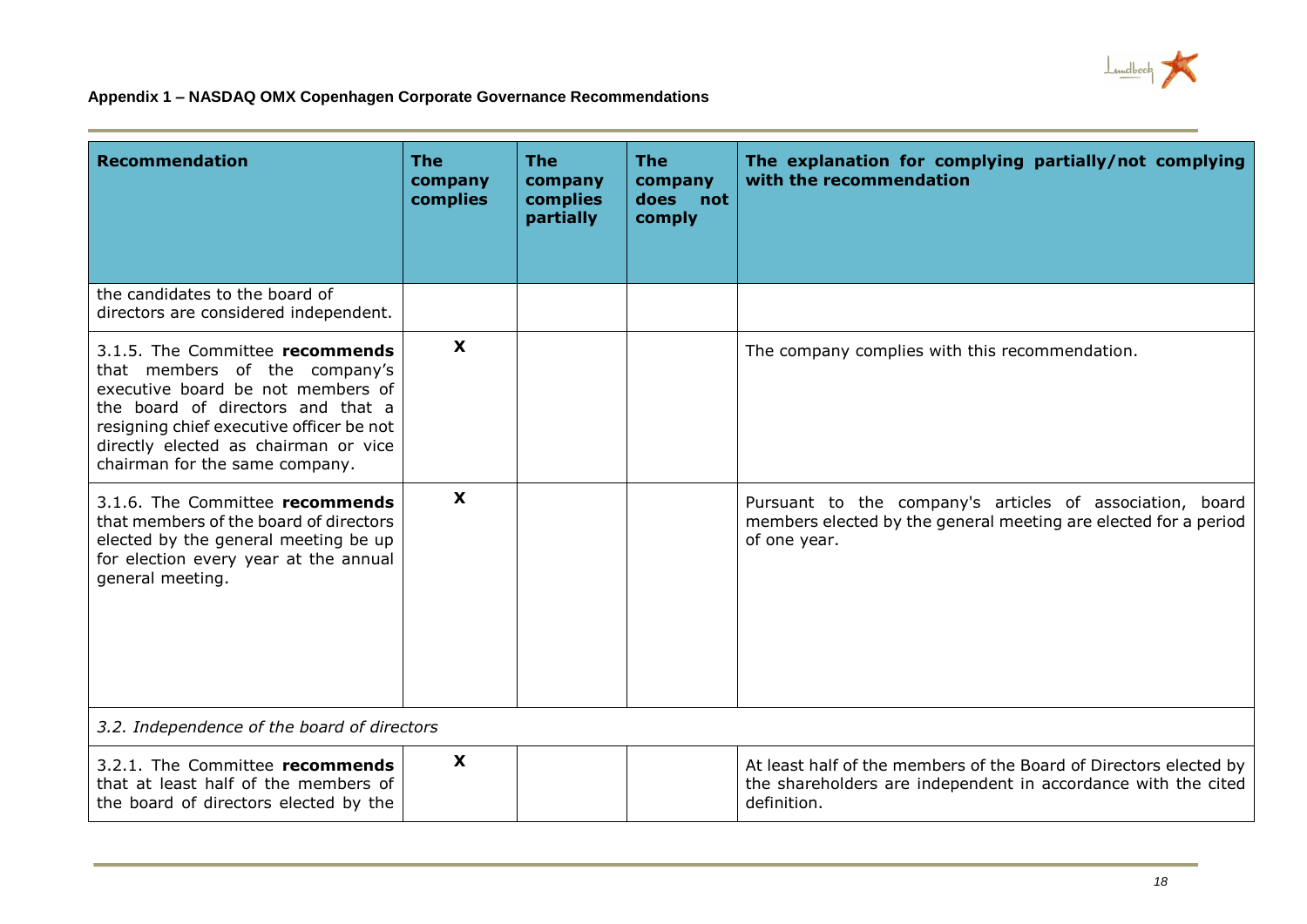

| <b>Recommendation</b>                                                                                                                                                                                                                                                                                                                                                                                                                                        | <b>The</b><br>company<br>complies | <b>The</b><br>company<br>complies<br>partially | <b>The</b><br>company<br>does<br>not<br>comply | The explanation for complying partially/not complying<br>with the recommendation |
|--------------------------------------------------------------------------------------------------------------------------------------------------------------------------------------------------------------------------------------------------------------------------------------------------------------------------------------------------------------------------------------------------------------------------------------------------------------|-----------------------------------|------------------------------------------------|------------------------------------------------|----------------------------------------------------------------------------------|
| meeting be independent<br>general<br>persons, in order for the board of<br>be able<br>to<br>to act<br>directors<br>independently of special interests.<br>To be considered independent, this                                                                                                                                                                                                                                                                 |                                   |                                                |                                                |                                                                                  |
| person may not:                                                                                                                                                                                                                                                                                                                                                                                                                                              |                                   |                                                |                                                |                                                                                  |
| • be or within the past five years<br>have been a member of the<br>executive board, or senior staff<br>member in the company, a<br>subsidiary or an associated<br>company,<br>• within the last five years, have<br>received large emoluments from<br>the company/group, a subsidiary<br>or an associated company in a<br>different capacity than as member<br>of the board of directors,<br>• represent or be associated with a<br>controlling shareholder, |                                   |                                                |                                                |                                                                                  |
| • within the past year, have had<br>significant business relations (e.g.<br>personally or indirectly as partner                                                                                                                                                                                                                                                                                                                                              |                                   |                                                |                                                |                                                                                  |
| or employee, shareholder,                                                                                                                                                                                                                                                                                                                                                                                                                                    |                                   |                                                |                                                |                                                                                  |
| customer, supplier or member of                                                                                                                                                                                                                                                                                                                                                                                                                              |                                   |                                                |                                                |                                                                                  |
| management in companies with<br>corresponding connection) with                                                                                                                                                                                                                                                                                                                                                                                               |                                   |                                                |                                                |                                                                                  |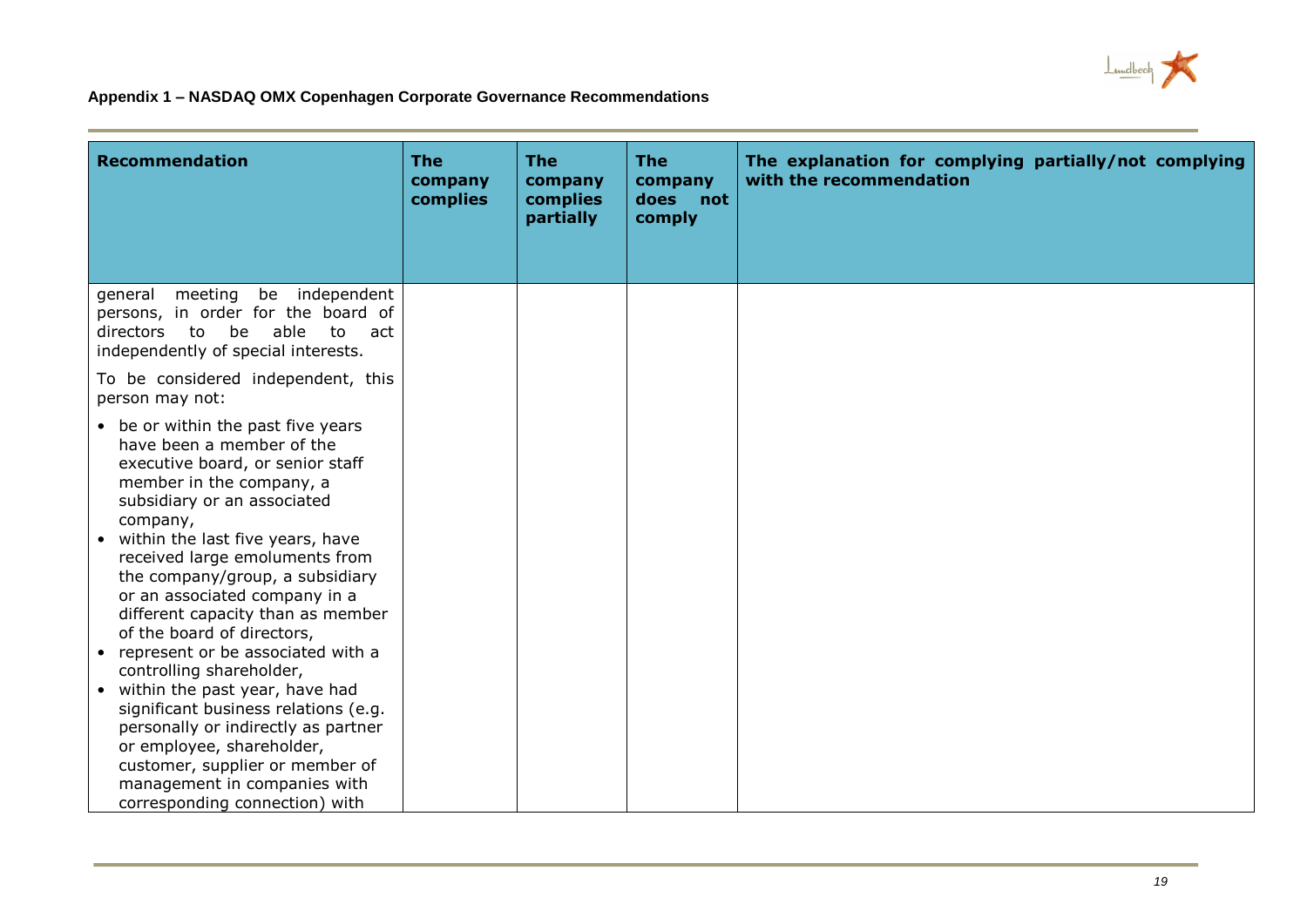

| <b>Recommendation</b>                                                                                                                                                                                                                                                                                                                                                                                                                                                                                                  | <b>The</b><br>company<br>complies | <b>The</b><br>company<br>complies<br>partially | <b>The</b><br>company<br>does<br>not<br>comply | The explanation for complying partially/not complying<br>with the recommendation                                              |
|------------------------------------------------------------------------------------------------------------------------------------------------------------------------------------------------------------------------------------------------------------------------------------------------------------------------------------------------------------------------------------------------------------------------------------------------------------------------------------------------------------------------|-----------------------------------|------------------------------------------------|------------------------------------------------|-------------------------------------------------------------------------------------------------------------------------------|
| the company, a subsidiary or an<br>associated company.<br>• be or within the past three years<br>have been employed or been a<br>partner in the same company as<br>the auditor elected by the general<br>meeting,<br>be the chief executive officer in a<br>company with cross-memberships<br>with the company,<br>• have been a member of the board<br>of directors for more than 12<br>years, or<br>• be a close relative with persons<br>who are not considered<br>independent.<br>Even if a member of the board of |                                   |                                                |                                                |                                                                                                                               |
| directors is not covered by the above<br>criteria, certain conditions may exist<br>that will lead the board of directors to<br>decide that one or more members<br>cannot be regarded as independent.                                                                                                                                                                                                                                                                                                                   |                                   |                                                |                                                |                                                                                                                               |
| 3.3. Members of the board of directors and the number of other management functions                                                                                                                                                                                                                                                                                                                                                                                                                                    |                                   |                                                |                                                |                                                                                                                               |
| 3.3.1. The Committee recommends<br>that each member of the board of<br>directors assess the expected time                                                                                                                                                                                                                                                                                                                                                                                                              | X                                 |                                                |                                                | The number of directorships each board member is able to hold<br>is subject to an individual assessment. Each board member is |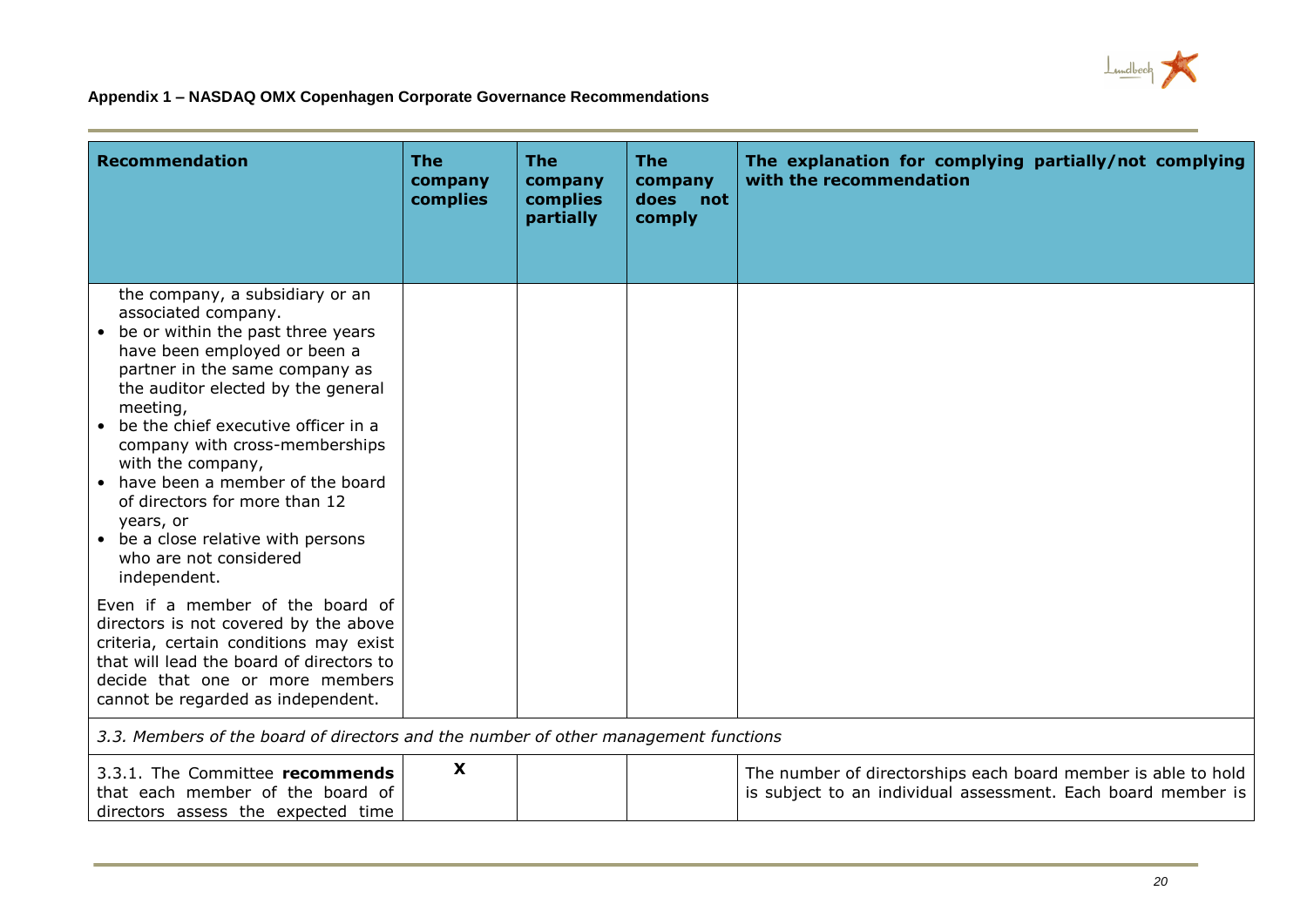

| <b>Recommendation</b>                                                                                                                                                                                                                                                                                                                                                                                                                                                                                    | <b>The</b><br>company<br>complies | <b>The</b><br>company<br>complies<br>partially | <b>The</b><br>company<br>does<br>not<br>comply | The explanation for complying partially/not complying<br>with the recommendation                                                                  |
|----------------------------------------------------------------------------------------------------------------------------------------------------------------------------------------------------------------------------------------------------------------------------------------------------------------------------------------------------------------------------------------------------------------------------------------------------------------------------------------------------------|-----------------------------------|------------------------------------------------|------------------------------------------------|---------------------------------------------------------------------------------------------------------------------------------------------------|
| commitment for each function so that<br>the member does not take on more<br>functions than he/she can complete at<br>a satisfactory level for the company.                                                                                                                                                                                                                                                                                                                                               |                                   |                                                |                                                | encouraged to make such assessment in connection with the<br>board evaluation procedure.                                                          |
| 3.3.2. The Committee recommends<br>that the management commentary, in<br>addition to the provisions laid down by<br>legislation, includes the following<br>information about the members of the<br>board of directors:                                                                                                                                                                                                                                                                                   | $\boldsymbol{\mathsf{x}}$         |                                                |                                                | The company's annual report or website contains information on<br>the members of the Board of Directors in accordance with the<br>recommendation. |
| the position of the relevant<br>$\bullet$<br>person,<br>the age and gender of the person<br>$\bullet$<br>in question,<br>the person's competencies and<br>qualifications that are relevant to<br>the company<br>whether the member is considered<br>I۰<br>independent,<br>the member's date of appointment<br>١o<br>to the board of directors,<br>expiry of the current election term,<br>I۰<br>the member's participation in the<br>I۰<br>meetings on the board of directors<br>and committee meetings, |                                   |                                                |                                                |                                                                                                                                                   |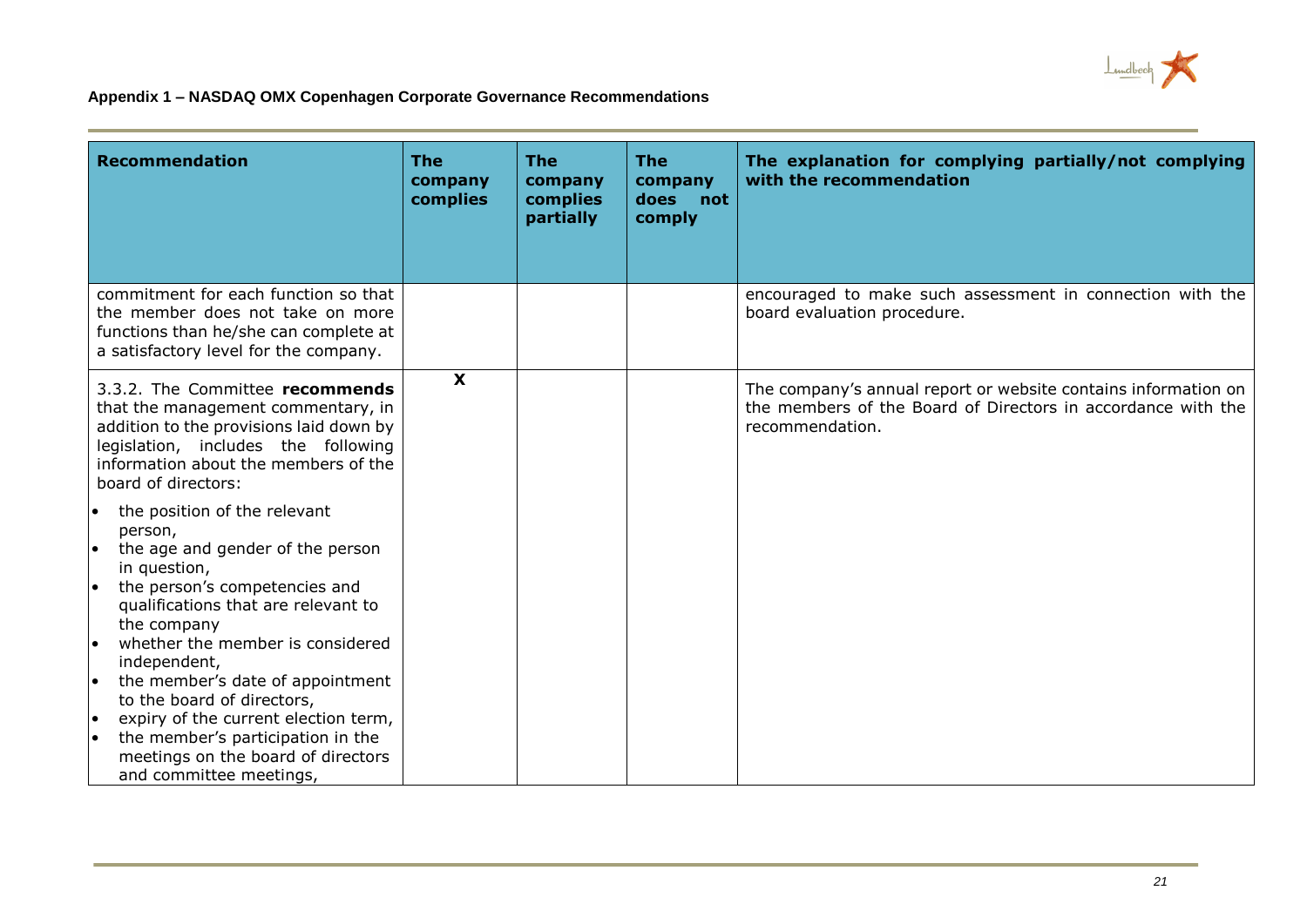

| <b>Recommendation</b>                                                                                                                                                                                                                                                                                                                                                                                                                                                                                                 | <b>The</b><br>company<br>complies | <b>The</b><br>company<br>complies<br>partially | <b>The</b><br>company<br>does<br>not<br>comply | The explanation for complying partially/not complying<br>with the recommendation                                                                                                                                                                                                                                                                                                                                           |
|-----------------------------------------------------------------------------------------------------------------------------------------------------------------------------------------------------------------------------------------------------------------------------------------------------------------------------------------------------------------------------------------------------------------------------------------------------------------------------------------------------------------------|-----------------------------------|------------------------------------------------|------------------------------------------------|----------------------------------------------------------------------------------------------------------------------------------------------------------------------------------------------------------------------------------------------------------------------------------------------------------------------------------------------------------------------------------------------------------------------------|
| other management functions,<br>including memberships in<br>executive boards, boards of<br>directors, and supervisory boards,<br>including board committees in<br>Danish and foreign enterprises and<br>demanding organisational tasks,<br>and<br>the number of shares, options,<br>l.<br>warrants and similar owned by the<br>member in the company and other<br>group companies, as well as<br>changes to the member's portfolio<br>of the mentioned securities which<br>have occurred during the financial<br>year. |                                   |                                                |                                                |                                                                                                                                                                                                                                                                                                                                                                                                                            |
| 3.3.3. The Committee recommends<br>that the annual evaluation procedure,<br>cf. section 3.5, include an evaluation<br>of what is regarded as a reasonable<br>level for the number<br>of other<br>management functions, where the<br>number, level and complexity of the<br>individual<br>other<br>management<br>functions are taken into account.                                                                                                                                                                     | $\boldsymbol{\mathsf{X}}$         |                                                |                                                | The annual evaluation procedure includes an individual<br>assessment of each member of the Executive Management and<br>the Board of Directors of what is regarded as a reasonable level<br>for the number of other management functions.<br>The reasonable level is discussed directly between the Chairman<br>and each member of the Executive Management and the Board<br>of Directors as part of the annual evaluation. |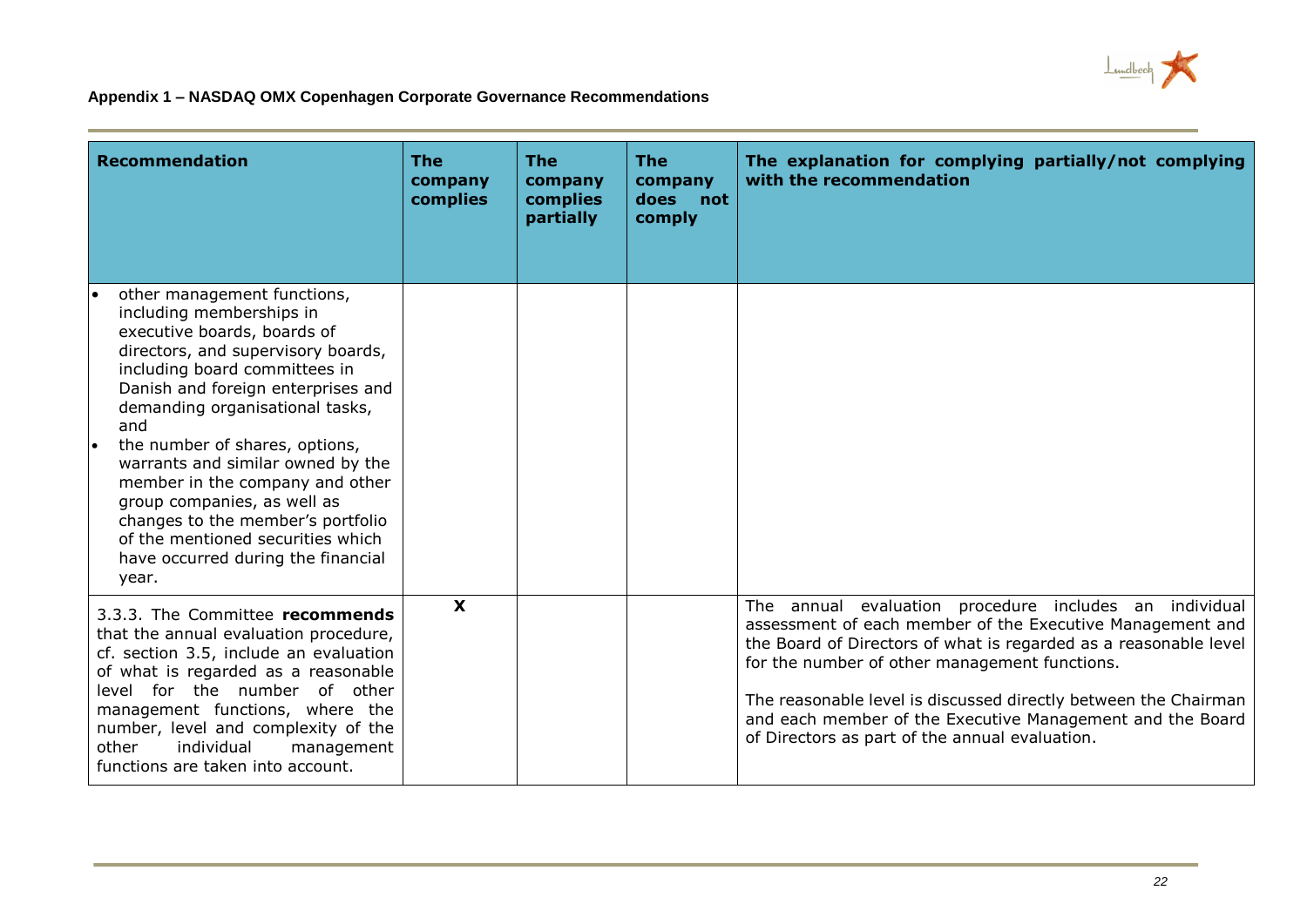

| <b>Recommendation</b>                                                                                                                                                                                                                                                                                                                                                                                                                                                                                                          | <b>The</b><br>company<br>complies | <b>The</b><br>company<br>complies<br>partially | <b>The</b><br>company<br>does<br>not<br>comply | The explanation for complying partially/not complying<br>with the recommendation                                                            |
|--------------------------------------------------------------------------------------------------------------------------------------------------------------------------------------------------------------------------------------------------------------------------------------------------------------------------------------------------------------------------------------------------------------------------------------------------------------------------------------------------------------------------------|-----------------------------------|------------------------------------------------|------------------------------------------------|---------------------------------------------------------------------------------------------------------------------------------------------|
| 3.4. Board committees                                                                                                                                                                                                                                                                                                                                                                                                                                                                                                          |                                   |                                                |                                                |                                                                                                                                             |
| 3.4.1. The Committee recommends<br>that the company publish the<br>following on the company's website:<br>the terms of reference of the<br>board committees,<br>the most important activities of<br>the committees during the year<br>and the number of meetings held<br>by each committee, and<br>the names of the members of<br>each committee, including the<br>chairmen of the committees, as<br>well as information regarding<br>which members are independent<br>members and which members<br>have special competencies. | $\boldsymbol{\mathsf{X}}$         |                                                |                                                | The specified information is published on the company's website<br>or in the annual report.                                                 |
| 3.4.2. The Committee recommends<br>that a majority of the members of a<br>board committee be independent.                                                                                                                                                                                                                                                                                                                                                                                                                      | X                                 |                                                |                                                | The majority of members in the Audit Committee, the<br>Nomination & Remuneration committee and the scientific<br>Committee are independent. |
| 3.4.3. The Committee recommends<br>that the members of the board of<br>directors set up an audit committee<br>and that a chairman is appointed who                                                                                                                                                                                                                                                                                                                                                                             | $\boldsymbol{\mathsf{x}}$         |                                                |                                                | Lundbeck has established an Audit Committee consisting of<br>three board members. Only members of the Board of Directors                    |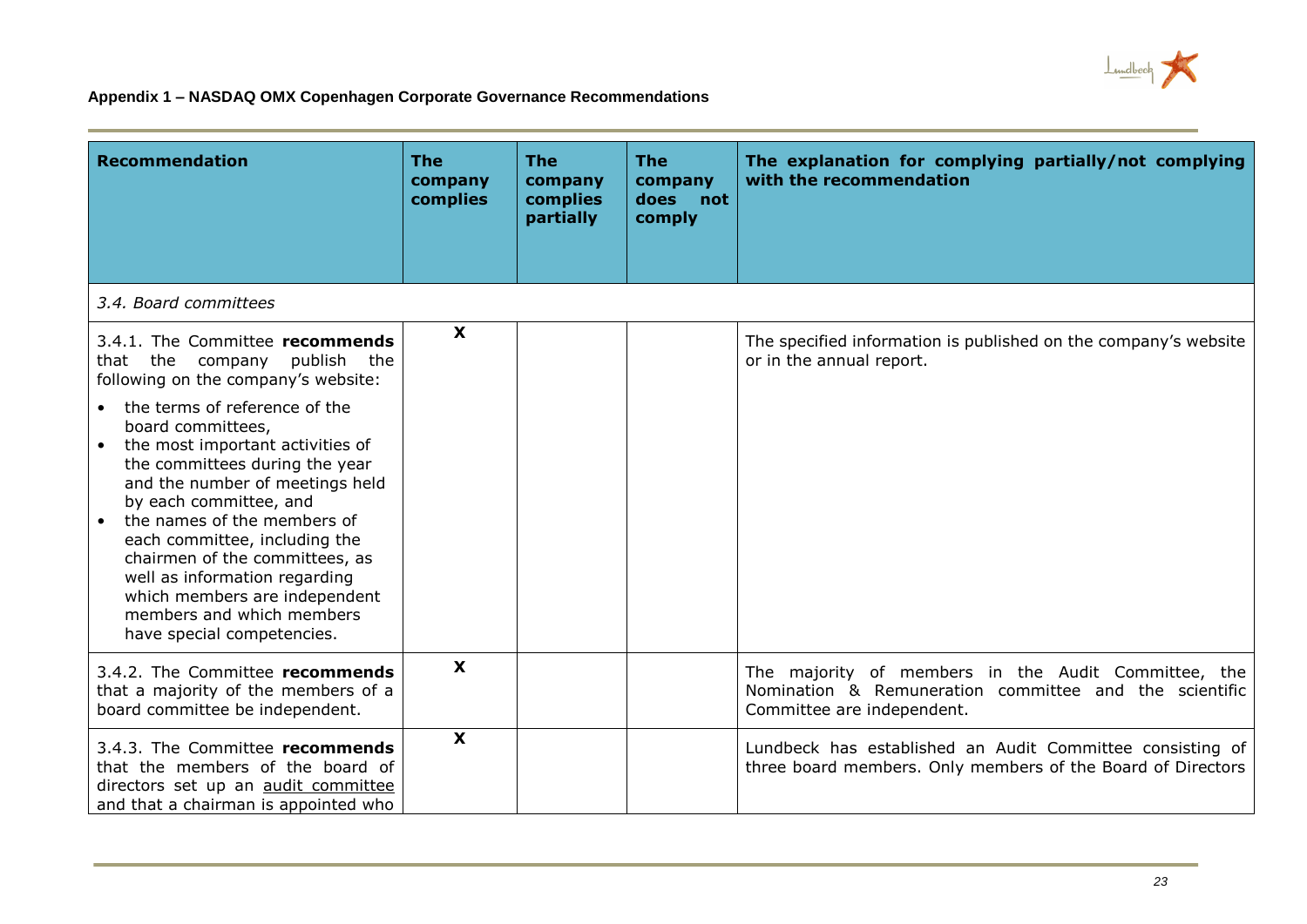

| <b>Recommendation</b>                                                                                                                                                                                                           | <b>The</b><br>company<br>complies | <b>The</b><br>company<br>complies<br>partially | <b>The</b><br>company<br>does<br>not<br>comply | The explanation for complying partially/not complying<br>with the recommendation                                                                                                                                                                                                                                                                                                                                   |
|---------------------------------------------------------------------------------------------------------------------------------------------------------------------------------------------------------------------------------|-----------------------------------|------------------------------------------------|------------------------------------------------|--------------------------------------------------------------------------------------------------------------------------------------------------------------------------------------------------------------------------------------------------------------------------------------------------------------------------------------------------------------------------------------------------------------------|
| is not the chairman of the board of<br>directors.                                                                                                                                                                               |                                   |                                                |                                                | are members of the Audit Committee and the Chairman of the<br>Board of Directors is not Chairman of the Audit Committee.                                                                                                                                                                                                                                                                                           |
| 3.4.4. The Committee recommends<br>that, prior to the approval of the<br>annual report and other financial<br>reports, the audit committee monitor<br>and report to the board of directors<br>about:                            | $\boldsymbol{\mathsf{X}}$         |                                                |                                                | In case of significant changes in accounting policies or estimates,<br>related party transactions or changes in uncertainties or risks,<br>the company's Audit Committee will deal with the changes and<br>notify the Board of Directors.                                                                                                                                                                          |
| significant accounting policies,<br>significant accounting estimates,<br>related party transactions, and<br>$\bullet$<br>uncertainties and risks, including<br>$\bullet$<br>in relation to the outlook for the<br>current year. |                                   |                                                |                                                |                                                                                                                                                                                                                                                                                                                                                                                                                    |
| 3.4.5. The Committee recommends<br>that the audit committee:<br>annually assesses the need for an<br>internal audit function and, in<br>such a case, presents mandates<br>and recommendations on                                | $\mathbf x$                       |                                                |                                                | The Board of Directors, together with the Audit Committee,<br>assesses the need for an internal audit function. It has been<br>determined that the tasks of assessing internal control systems<br>and risk management systems are better carried out by the<br>company's external auditor and other internal control functions<br>in the company and, consequently, that no internal audit<br>function is required |
| selecting, appointing and<br>removing the head of any internal<br>audit function and on the budget<br>of the internal audit function,                                                                                           |                                   |                                                |                                                | Based on the work conducted by the external auditors and<br>internal control functions, the Audit Committee reviews and<br>assesses the internal control systems and the management's                                                                                                                                                                                                                              |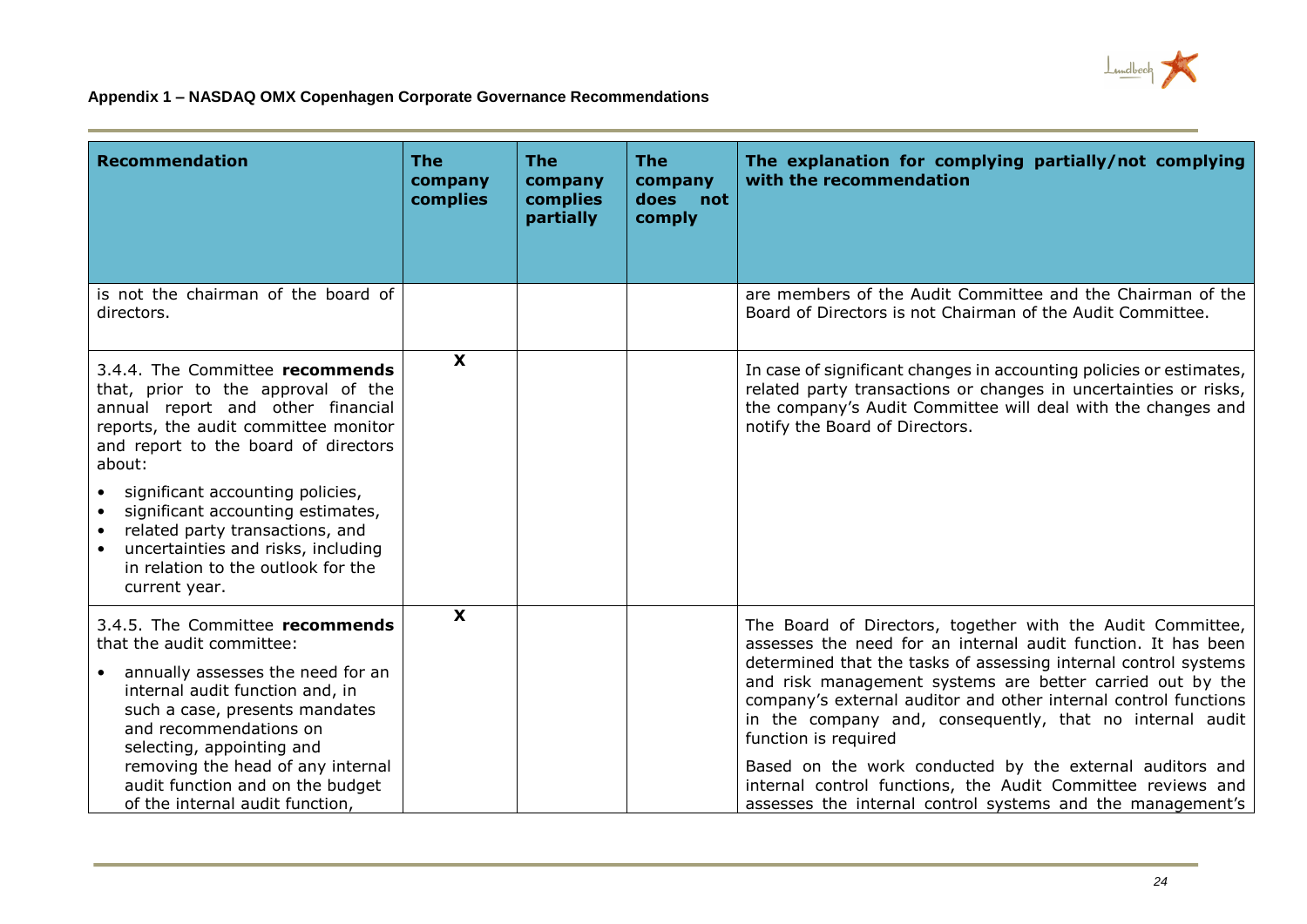

| <b>Recommendation</b>                                                                                                                                                                                                                                                                                                                                                                                                                   | <b>The</b><br>company<br>complies | <b>The</b><br>company<br>complies<br>partially | <b>The</b><br>company<br>does<br>not<br>comply | The explanation for complying partially/not complying<br>with the recommendation                                                                                                                                                                                                                                                                                  |
|-----------------------------------------------------------------------------------------------------------------------------------------------------------------------------------------------------------------------------------------------------------------------------------------------------------------------------------------------------------------------------------------------------------------------------------------|-----------------------------------|------------------------------------------------|------------------------------------------------|-------------------------------------------------------------------------------------------------------------------------------------------------------------------------------------------------------------------------------------------------------------------------------------------------------------------------------------------------------------------|
| ensure that if an internal audit<br>has been established, a<br>description of its functions is<br>available and approved by the<br>board of directors,<br>ensure that if an internal audit<br>has been established, adequate<br>resources and competencies are<br>allocated to carry out the work,<br>and<br>monitor the executive board's<br>follow-up on the conclusions and<br>recommendations of the internal<br>audit function.    |                                   |                                                |                                                | guidelines for such systems annually, and either recommends<br>that the Board of Directors approves the systems or ensures that<br>improvements are implemented.<br>necessary<br>Executive<br>Management follows up on conclusions and recommendations<br>made in this respect.<br>The Audit Committee is regularly updated by the internal control<br>functions. |
| 3.4.6. The Committee recommends<br>that the board of directors establish a<br>nomination committee, which is at<br>least, responsible for the following<br>preparatory tasks:<br>describing the qualifications<br>required by the board of directors<br>and the executive board and for a<br>given position, indicating the time<br>expected to be spent carrying out<br>a specific position, as well as<br>assessing the competencies, | $\boldsymbol{\mathsf{X}}$         |                                                |                                                | The company has a combined Nomination & Remuneration<br>Committee with the responsibility for handling preparatory tasks<br>related to nomination and remuneration.                                                                                                                                                                                               |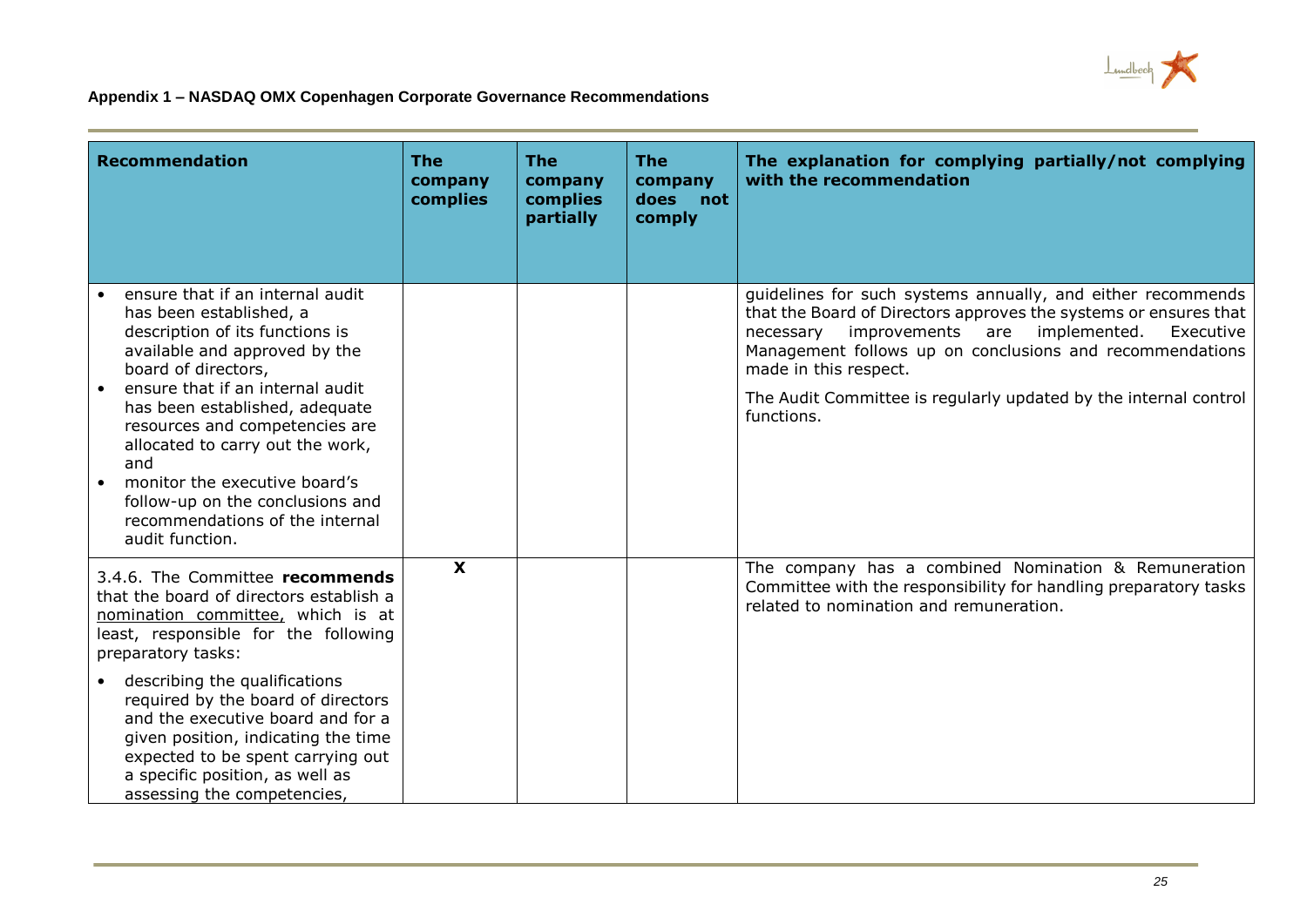

| Recommendation                                                                                                                                                                                                                                                                                                                                                                                                                                                                                                                                                                                                                                                                                              | <b>The</b><br>company<br>complies | <b>The</b><br>company<br>complies<br>partially | <b>The</b><br>company<br>does<br>not<br>comply | The explanation for complying partially/not complying<br>with the recommendation                                                                                                                                                        |
|-------------------------------------------------------------------------------------------------------------------------------------------------------------------------------------------------------------------------------------------------------------------------------------------------------------------------------------------------------------------------------------------------------------------------------------------------------------------------------------------------------------------------------------------------------------------------------------------------------------------------------------------------------------------------------------------------------------|-----------------------------------|------------------------------------------------|------------------------------------------------|-----------------------------------------------------------------------------------------------------------------------------------------------------------------------------------------------------------------------------------------|
| knowledge and experience found<br>in the two governing bodies,<br>annually assessing the structure,<br>size, composition and results of<br>the board of directors and the<br>executive board and recommend<br>any changes to the board of<br>directors,<br>annually assessing the<br>competencies, knowledge,<br>experience and succession of the<br>individual members of<br>management and report to the<br>board of directors in this respect,<br>recommending candidates for the<br>board of directors and the<br>executive board, and<br>proposing an action plan to the<br>board of directors on the future<br>composition of the board of<br>directors, including proposals for<br>specific changes. |                                   |                                                |                                                |                                                                                                                                                                                                                                         |
| 3.4.7. The Committee recommends<br>that the board of directors establish a<br>remuneration committee, which is at                                                                                                                                                                                                                                                                                                                                                                                                                                                                                                                                                                                           | $\boldsymbol{\mathsf{X}}$         |                                                |                                                | Lundbeck has a combined Nomination & Remuneration<br>Committee responsible for the company's overall nomination<br>and remuneration strategy and remuneration of the members of<br>the Executive Management and the Board of Directors. |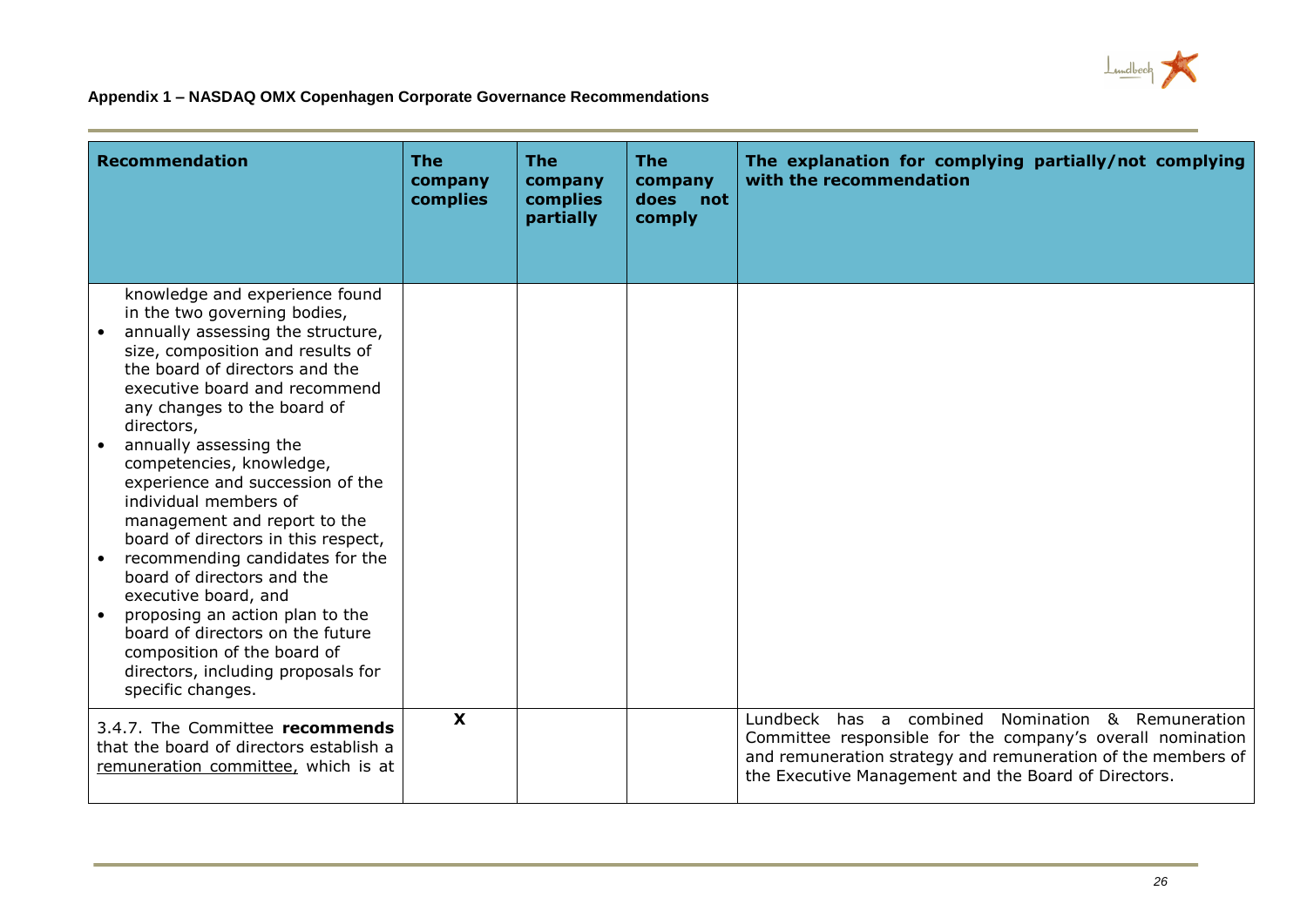

| <b>Recommendation</b>                                                                                                                                                                                                                                                                                                                                                                                                                                                                                                                                                                                                                                                                                                                                                                                                                                                                      | <b>The</b><br>company<br>complies | <b>The</b><br>company<br>complies<br>partially | <b>The</b><br>company<br>does<br>not<br>comply | The explanation for complying partially/not complying<br>with the recommendation |
|--------------------------------------------------------------------------------------------------------------------------------------------------------------------------------------------------------------------------------------------------------------------------------------------------------------------------------------------------------------------------------------------------------------------------------------------------------------------------------------------------------------------------------------------------------------------------------------------------------------------------------------------------------------------------------------------------------------------------------------------------------------------------------------------------------------------------------------------------------------------------------------------|-----------------------------------|------------------------------------------------|------------------------------------------------|----------------------------------------------------------------------------------|
| least, responsible for the following<br>preparatory tasks:                                                                                                                                                                                                                                                                                                                                                                                                                                                                                                                                                                                                                                                                                                                                                                                                                                 |                                   |                                                |                                                |                                                                                  |
| • recommending the remuneration<br>policy (including the "General<br>Guidelines for incentive-based<br>Remuneration") to the board of<br>directors and the executive board<br>for approval by the board of<br>directors prior to approval by the<br>general meeting,<br>making proposals to the board of<br>$\bullet$<br>directors on remuneration for<br>members of the board of directors<br>and the executive board, as well<br>as ensuring that the remuneration<br>is in compliance with the<br>company's remuneration policy<br>and the assessment of the<br>performance of the persons<br>concerned. The committee should<br>have information on the total<br>remuneration that members of<br>the board of directors and the<br>executive board receive from<br>other companies in the group,<br>recommending a remuneration<br>policy applicable for the company<br>in general and |                                   |                                                |                                                |                                                                                  |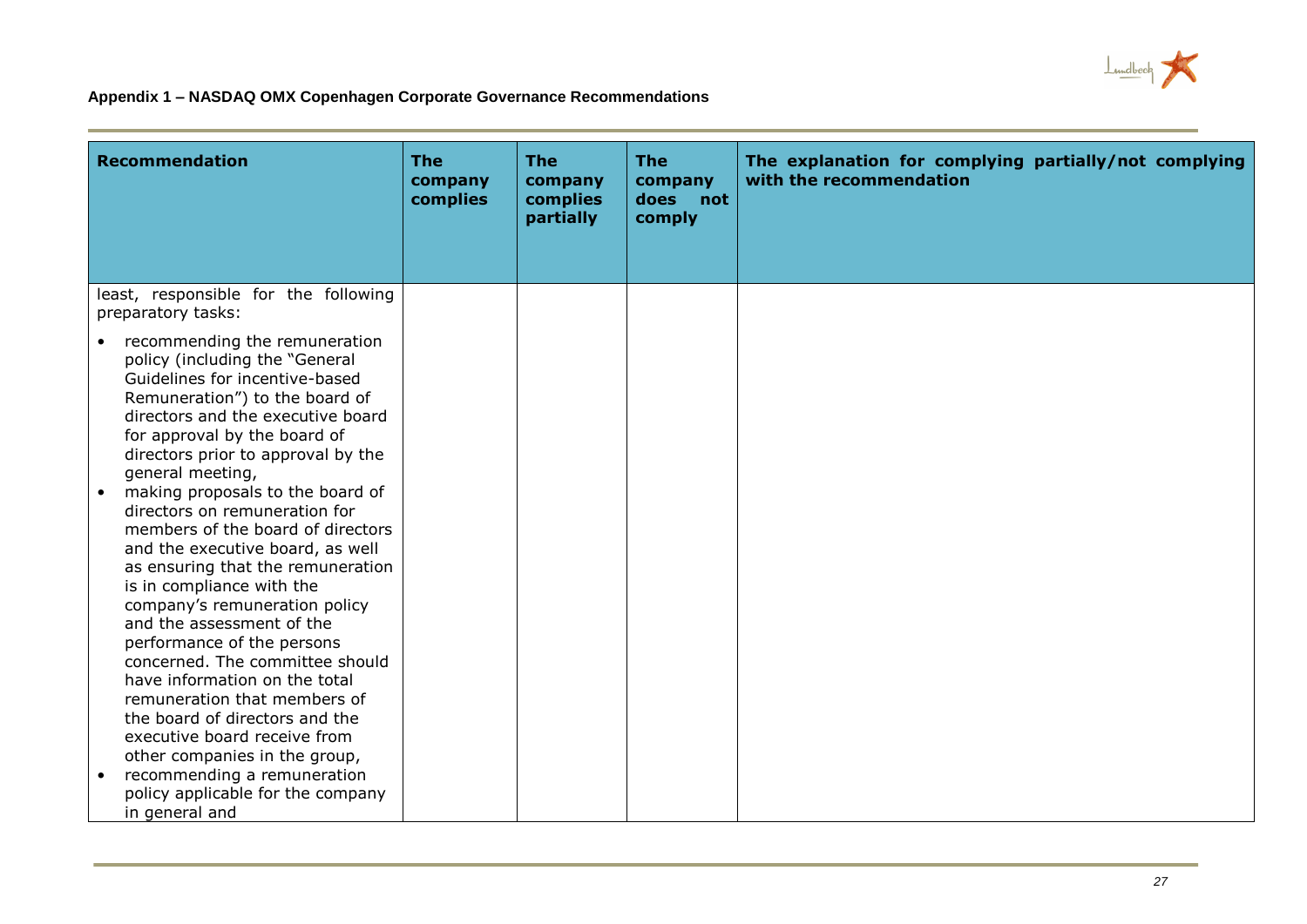

| <b>Recommendation</b>                                                                                                                                                                                                                                                                                                                                                                  | <b>The</b><br>company<br>complies | <b>The</b><br>company<br>complies<br>partially | <b>The</b><br>company<br>does<br>not<br>comply | The explanation for complying partially/not complying<br>with the recommendation                                                                                                                                                                                                                                                                                                                                                                        |
|----------------------------------------------------------------------------------------------------------------------------------------------------------------------------------------------------------------------------------------------------------------------------------------------------------------------------------------------------------------------------------------|-----------------------------------|------------------------------------------------|------------------------------------------------|---------------------------------------------------------------------------------------------------------------------------------------------------------------------------------------------------------------------------------------------------------------------------------------------------------------------------------------------------------------------------------------------------------------------------------------------------------|
| assisting with the preparation of<br>the annual remuneration report.                                                                                                                                                                                                                                                                                                                   |                                   |                                                |                                                |                                                                                                                                                                                                                                                                                                                                                                                                                                                         |
| 3.4.8. The Committee recommends<br>that the remuneration committee do<br>not consult with the same external<br>advisers as the executive board of the<br>company.                                                                                                                                                                                                                      | $\mathbf x$                       |                                                |                                                | The remuneration committee and Executive Management do not<br>consult with the same external advisors.                                                                                                                                                                                                                                                                                                                                                  |
| 3.5. Evaluation of the performance of the board of directors and the executive board                                                                                                                                                                                                                                                                                                   |                                   |                                                |                                                |                                                                                                                                                                                                                                                                                                                                                                                                                                                         |
| 3.5.1. The Committee recommends<br>that the board of directors establish an<br>evaluation procedure for an annual<br>evaluation of the board of directors<br>and the individual members. External<br>assistance should be obtained at least<br>every third year. The evaluation<br>should inter alia include:<br>contribution and results,<br>cooperation with the executive<br>board, | X                                 |                                                |                                                | The Board of Directors has adopted a formal evaluation<br>procedure to ensure an annual and systematic evaluation of the<br>work of the Board of Directors and the individual members.<br>The chairman is in charge of the evaluation of the Board and the<br>evaluation includes, amongst others, the criteria set out in<br>recommendation 3.5.1; recommendation 3.3.3; and an<br>individual interview between each board member and the<br>Chairman. |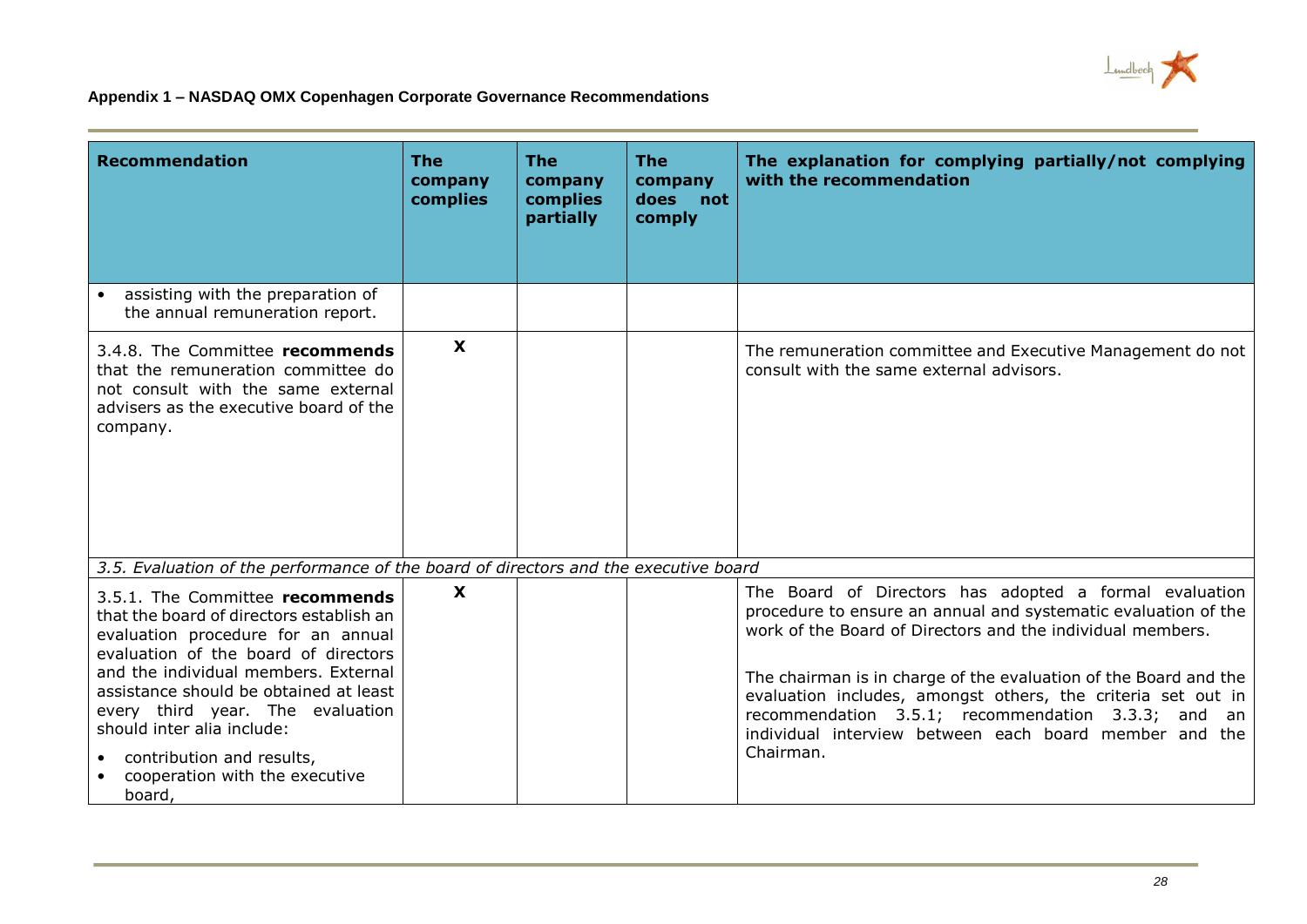

| <b>Recommendation</b>                                                                                                                                                                                                                                                                                                                                                         | <b>The</b><br>company<br>complies | <b>The</b><br>company<br>complies<br>partially | <b>The</b><br>company<br>does<br>not<br>comply | The explanation for complying partially/not complying<br>with the recommendation                                                                                                                                                                                                                                                                                                                                                                                                                                  |
|-------------------------------------------------------------------------------------------------------------------------------------------------------------------------------------------------------------------------------------------------------------------------------------------------------------------------------------------------------------------------------|-----------------------------------|------------------------------------------------|------------------------------------------------|-------------------------------------------------------------------------------------------------------------------------------------------------------------------------------------------------------------------------------------------------------------------------------------------------------------------------------------------------------------------------------------------------------------------------------------------------------------------------------------------------------------------|
| the chairman's leadership of the<br>board of directors,<br>the composition of the board of<br>directors (including competencies,<br>diversity and the number of<br>members),<br>the work in the committees and<br>the committee structure, and<br>the organisation and quality of<br>$\bullet$<br>the material that is submitted to<br>the board of directors.                |                                   |                                                |                                                | The main elements of the evaluation procedure and the general<br>conclusions are described in the management commentary and<br>on the company's website. Further, the chairman accounts for<br>the evaluation as set out in the recommendation on the general<br>meeting.<br>External assistance will be obtained at least every third year. In<br>2019 a thorough evaluation supported by external advisor was<br>conducted. In 2020 the annual assessment was partly supported<br>by the same external advisor. |
| The evaluation procedure and the<br>conclusions<br>should<br>be<br>general<br>in the<br>described<br>management<br>commentary and on the company's<br>website. The chairman should account<br>for the evaluation of the board of<br>directors, including the process and<br>general conclusions on the general<br>meeting prior to the election of the<br>board of directors. |                                   |                                                |                                                |                                                                                                                                                                                                                                                                                                                                                                                                                                                                                                                   |
| 3.5.2. The Committee recommends<br>that at least once annually, the board<br>of directors evaluate the work and<br>performance of the executive board in<br>accordance with pre-defined criteria.                                                                                                                                                                             | $\mathbf x$                       |                                                |                                                | The evaluation of the work and results of the Executive<br>Management forms a natural part of the regular meetings held<br>between the Board of Directors, the CEO and the Executive<br>Management. As part of the annual board evaluation set out in<br>recommendation 3.5.1, the Executive Management is evaluated                                                                                                                                                                                              |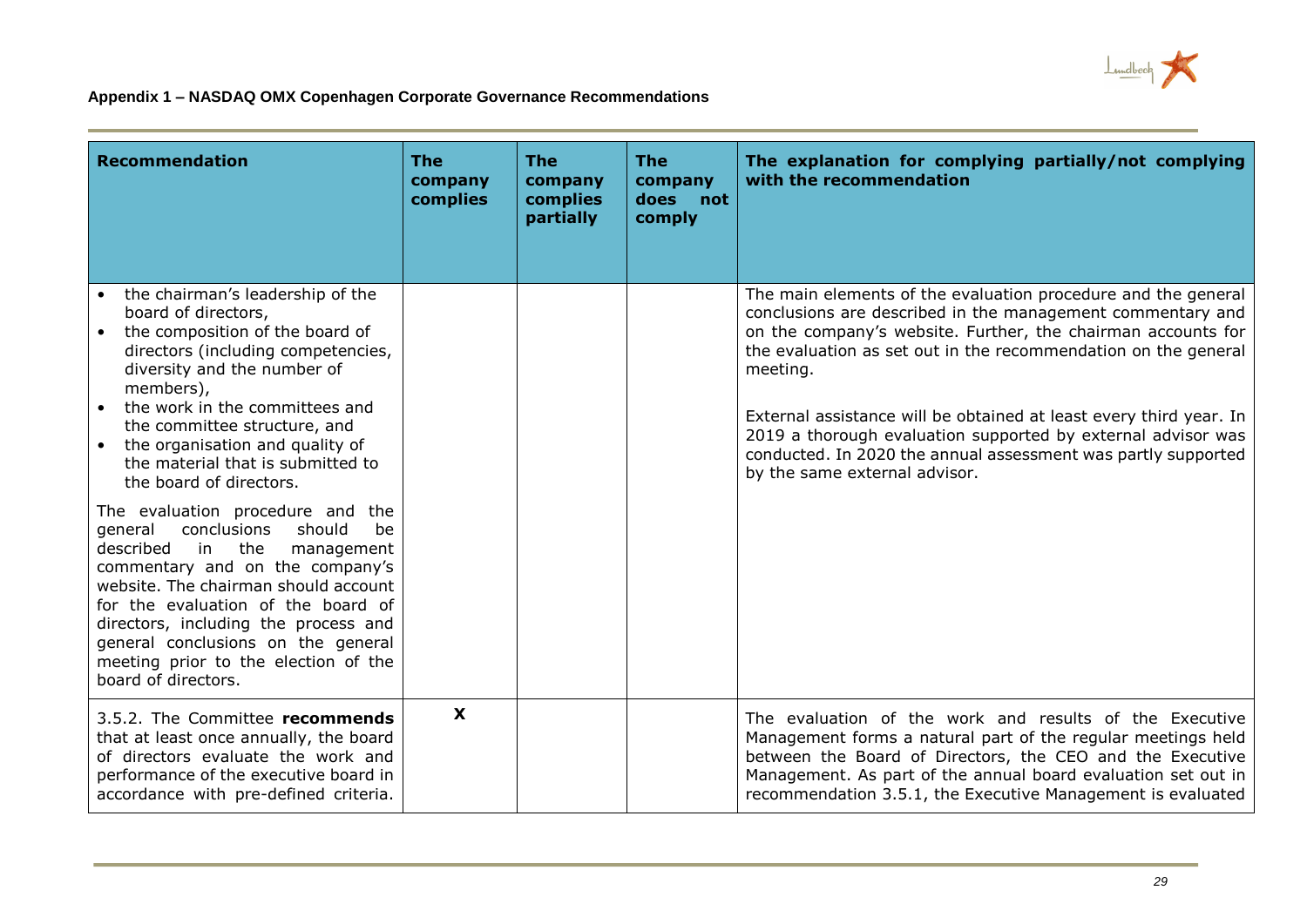

| <b>Recommendation</b>                                                                                                                                                                                                                                                                                                                                                                                 | <b>The</b><br>company<br>complies | <b>The</b><br>company<br>complies<br>partially | <b>The</b><br>company<br>does<br>not<br>comply | The explanation for complying partially/not complying<br>with the recommendation                                                                                                                                                                                                                                                                                                                    |  |
|-------------------------------------------------------------------------------------------------------------------------------------------------------------------------------------------------------------------------------------------------------------------------------------------------------------------------------------------------------------------------------------------------------|-----------------------------------|------------------------------------------------|------------------------------------------------|-----------------------------------------------------------------------------------------------------------------------------------------------------------------------------------------------------------------------------------------------------------------------------------------------------------------------------------------------------------------------------------------------------|--|
| Furthermore, the board of directors<br>should evaluate the need for changes                                                                                                                                                                                                                                                                                                                           |                                   |                                                |                                                | A performance plan for Executive Management is established<br>annually.                                                                                                                                                                                                                                                                                                                             |  |
| to the structure and composition of<br>the executive board, in light of the<br>company's strategy.                                                                                                                                                                                                                                                                                                    |                                   |                                                |                                                | The Board of Directors continuously evaluates the need for<br>changes to the structure and the composition of the Executive<br>Management in light of the company's strategy.                                                                                                                                                                                                                       |  |
| 3.5.3. The Committee recommends<br>that the executive board and the<br>board of directors establish a<br>procedure according to which their<br>cooperation is evaluated annually<br>a formalised<br>through<br>dialogue<br>between the chairman of the board of<br>directors and the chief executive<br>officer, and that the outcome of the<br>evaluation be presented to the board<br>of directors. | $\boldsymbol{\mathsf{X}}$         |                                                |                                                | The Board of Directors has adopted a formal evaluation<br>procedure to ensure an annual and systematic evaluation of the<br>work of the Board of Directors and Executive Management.<br>Further, ongoing evaluation of the cooperation between<br>Executive Management and the Board of Directors is part of the<br>regular meetings held by the chairman of the Board of Directors<br>and the CEO. |  |
| 4. Remuneration of management                                                                                                                                                                                                                                                                                                                                                                         |                                   |                                                |                                                |                                                                                                                                                                                                                                                                                                                                                                                                     |  |
| 4.1. Form and content of the remuneration policy                                                                                                                                                                                                                                                                                                                                                      |                                   |                                                |                                                |                                                                                                                                                                                                                                                                                                                                                                                                     |  |
| 4.1.1. The Committee recommends<br>that the board of directors prepare a<br>remuneration policy for the board of<br>directors and the executive board,<br>which includes                                                                                                                                                                                                                              | X                                 |                                                |                                                | Lundbeck has a remuneration policy for the Executive<br>Management and the Board of Directors which includes the<br>reasons for choosing the individual components of the<br>remuneration and a description of the criteria on which the                                                                                                                                                            |  |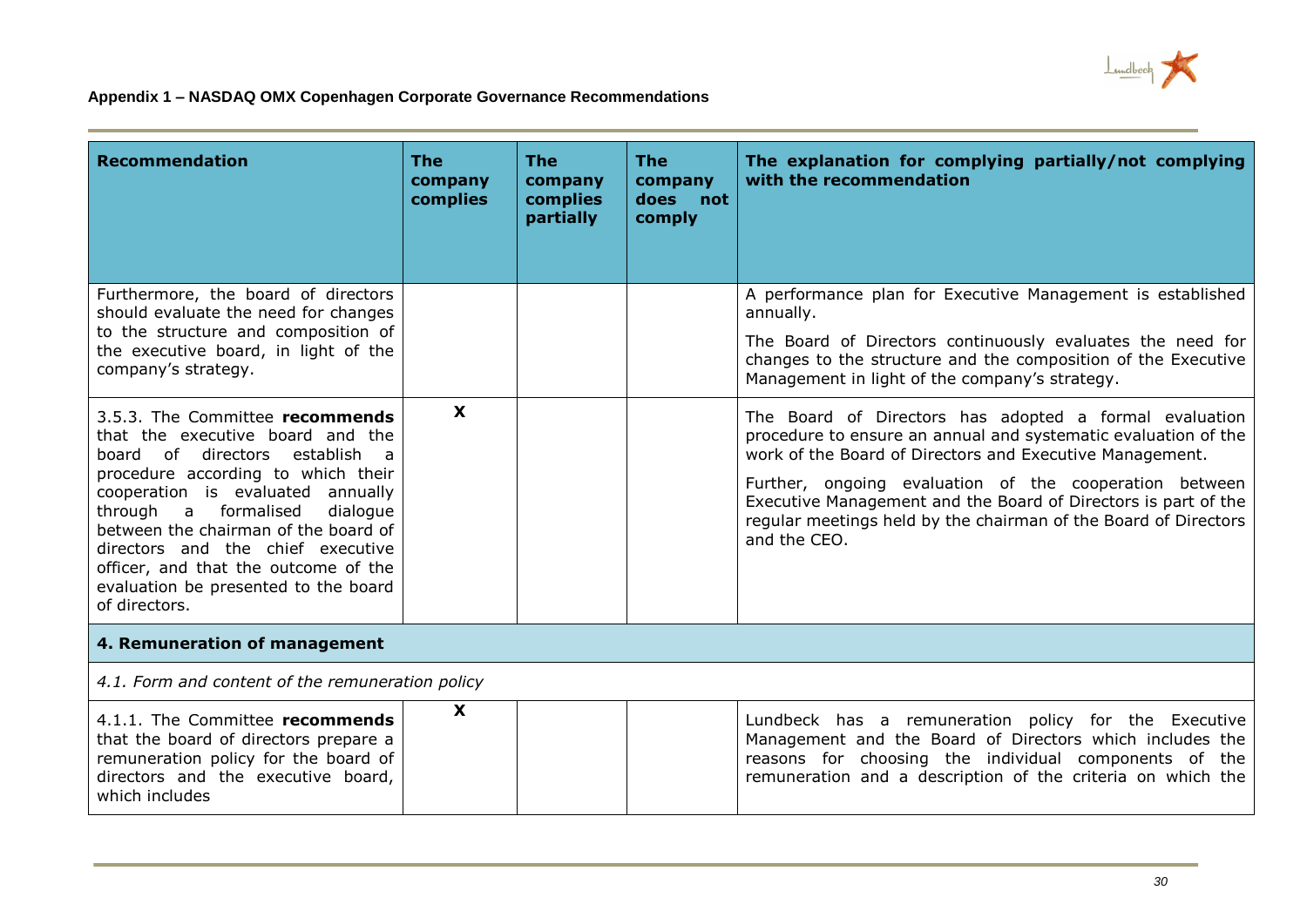

| <b>Recommendation</b>                                                                                                                                                                                                                                                                                                                                                                                                                                                                                                                                                                                                                                                                                                        | <b>The</b><br>company<br>complies | <b>The</b><br>company<br>complies<br>partially | <b>The</b><br>company<br>does<br>not<br>comply | The explanation for complying partially/not complying<br>with the recommendation                                                                                                                                                                                                                 |
|------------------------------------------------------------------------------------------------------------------------------------------------------------------------------------------------------------------------------------------------------------------------------------------------------------------------------------------------------------------------------------------------------------------------------------------------------------------------------------------------------------------------------------------------------------------------------------------------------------------------------------------------------------------------------------------------------------------------------|-----------------------------------|------------------------------------------------|------------------------------------------------|--------------------------------------------------------------------------------------------------------------------------------------------------------------------------------------------------------------------------------------------------------------------------------------------------|
| a detailed description of the<br>components of the remuneration<br>for members of the board of<br>directors and the executive board,<br>the reasons for choosing the<br>individual components of the<br>remuneration,<br>a description of the criteria that<br>form the basis for the balance<br>between the individual<br>components of the remuneration,<br>and<br>an explanation for the correlation<br>between the remuneration policy<br>and the company's long-term<br>value creation and relevant<br>related goals.<br>The remuneration policy should be<br>approved by the general meeting at<br>least every fourth year and upon any<br>material amendments and it should be<br>published on the company's website. |                                   |                                                |                                                | balance between the individual components of the remuneration<br>is based.<br>The remuneration policy is available on the company's website.<br>The remuneration policy will be approved by the general meeting<br>at least every fourth year and upon any material amendments<br>to the policy. |
| 4.1.2. The Committee recommends<br>that if the remuneration<br>policy<br>includes variable components,                                                                                                                                                                                                                                                                                                                                                                                                                                                                                                                                                                                                                       | X                                 |                                                |                                                | The remuneration of the Executive Management and the<br>company's executives consists of a combination of a fixed salary,<br>a short-term bonus, long-term share-based instruments fringe<br>benefits and other payments.                                                                        |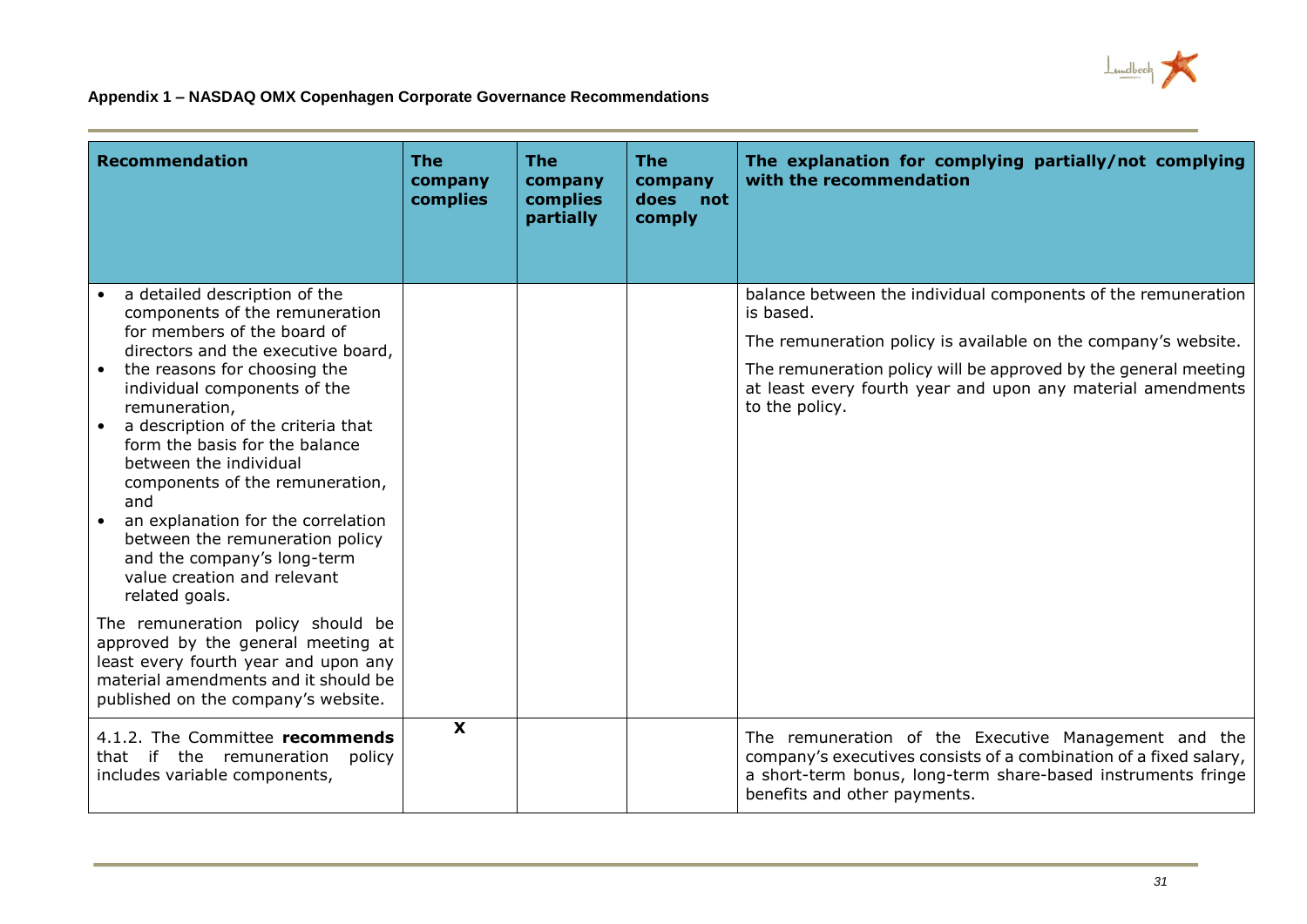

| <b>Recommendation</b>                                                                                                                                                                                                                                                                                                                                                                                                                                                                                                                                                                                                                                                                                                                                                                                                                                       | <b>The</b><br>company<br>complies | <b>The</b><br>company<br>complies<br>partially | <b>The</b><br>company<br>does<br>not<br>comply | The explanation for complying partially/not complying<br>with the recommendation                                                                                                                                                                                                                                                                                                                                                                                                                                                                                                                                                                                                                                                                                                                                                                      |
|-------------------------------------------------------------------------------------------------------------------------------------------------------------------------------------------------------------------------------------------------------------------------------------------------------------------------------------------------------------------------------------------------------------------------------------------------------------------------------------------------------------------------------------------------------------------------------------------------------------------------------------------------------------------------------------------------------------------------------------------------------------------------------------------------------------------------------------------------------------|-----------------------------------|------------------------------------------------|------------------------------------------------|-------------------------------------------------------------------------------------------------------------------------------------------------------------------------------------------------------------------------------------------------------------------------------------------------------------------------------------------------------------------------------------------------------------------------------------------------------------------------------------------------------------------------------------------------------------------------------------------------------------------------------------------------------------------------------------------------------------------------------------------------------------------------------------------------------------------------------------------------------|
| limits be set on the variable<br>components of the total<br>remuneration package,<br>a reasonable and balanced<br>composition be ensured between<br>remuneration for members of<br>management and the value<br>creation for shareholders in the<br>long term,<br>clarity be established about<br>performance criteria and<br>measurability for the award of<br>variable components,<br>it is ensured that variable<br>remuneration not only consists of<br>short-term remuneration<br>components, and that long-term<br>remuneration components must<br>have a vesting or maturity period<br>of at least three years, and<br>it be ensured that the company<br>has the ability to reclaim, in full<br>or in part, variable components of<br>remuneration that were paid on<br>the basis of information, which<br>subsequently are found to be<br>incorrect. |                                   |                                                |                                                | The Board of Directors believes that these remuneration<br>components ensure that the company's management retains its<br>focus on the company's operations in the short term as well as<br>the long term strategies/objectives. This will in turn ensure that<br>management endeavors to optimize shareholder value.<br>More information about the variable remuneration, including<br>maximum limits on the variable components, can be found in the<br>Remuneration Report available at the company's website. In<br>exceptional cases, the company is entitled to reclaim in full or in<br>part financial benefits received by the executive if it is<br>ascertained that the financial benefits were received on the basis<br>of information that subsequently proves to be misstated and<br>provided that the executive is acting in bad faith. |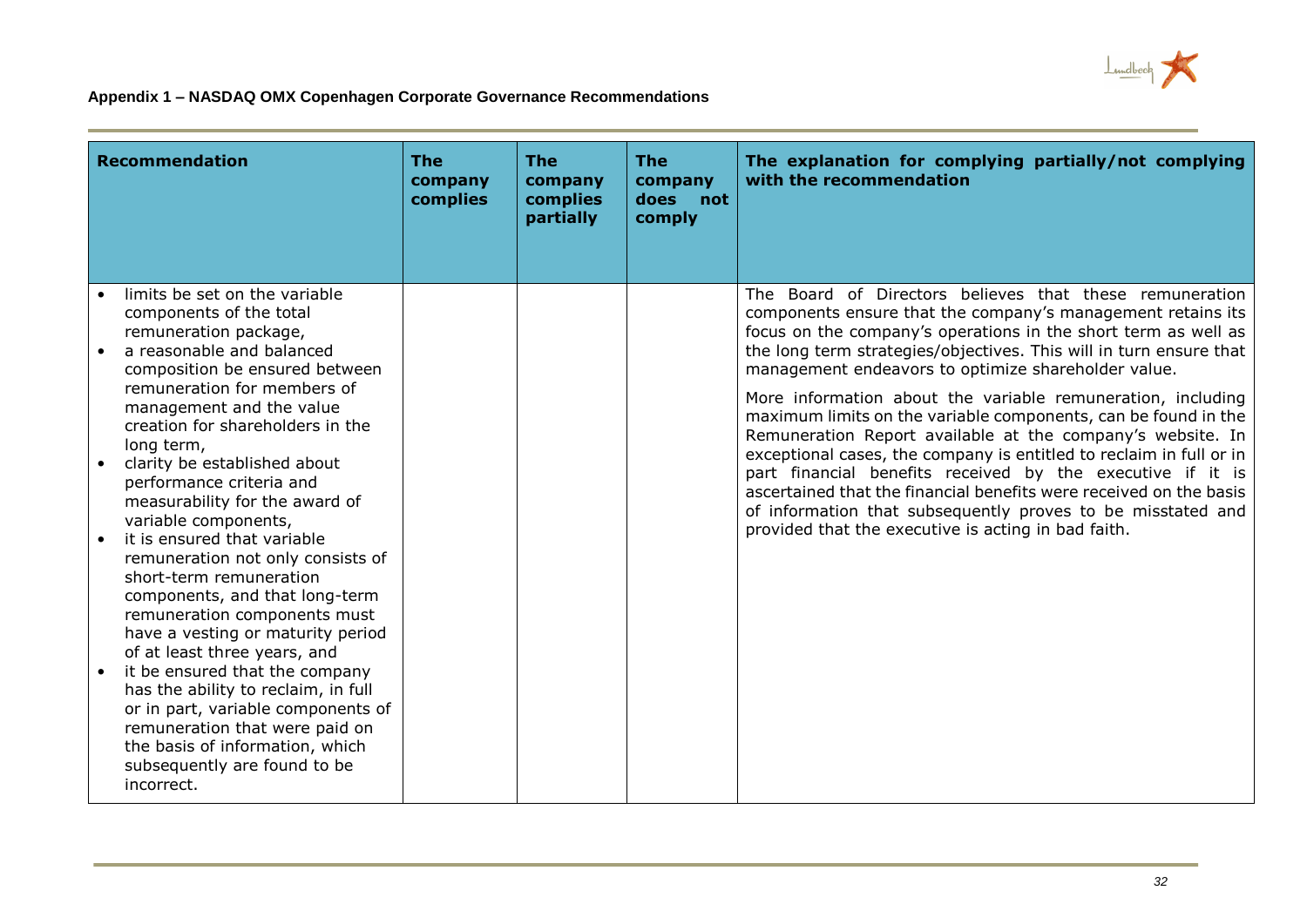

| <b>Recommendation</b>                                                                                                                                                                                                                                                                                                                                   | <b>The</b><br>company<br>complies | <b>The</b><br>company<br>complies<br>partially | <b>The</b><br>company<br>does<br>not<br>comply | The explanation for complying partially/not complying<br>with the recommendation                                                                                                                                                                                |
|---------------------------------------------------------------------------------------------------------------------------------------------------------------------------------------------------------------------------------------------------------------------------------------------------------------------------------------------------------|-----------------------------------|------------------------------------------------|------------------------------------------------|-----------------------------------------------------------------------------------------------------------------------------------------------------------------------------------------------------------------------------------------------------------------|
| 4.1.3. The Committee recommends<br>that remuneration of members of the<br>board of directors does not include<br>share options or warrants.                                                                                                                                                                                                             | $\boldsymbol{\mathsf{X}}$         |                                                |                                                | Members of the company's Board of Directors receive a fixed<br>annual remuneration. The remuneration does not include bonus<br>and incentive programs.                                                                                                          |
| 4.1.4. The Committee recommends<br>that if, in relation to long-term<br>incentive programmes, a share-based<br>remuneration<br>is<br>used,<br>the<br>programmes should have a vesting or<br>maturity period of at least three years<br>after being allocated and should be<br>roll-over programmes, i.e. the options<br>should be granted periodically. | $\mathbf{x}$                      |                                                |                                                | Executive Management receives stock-based remuneration that<br>will generally have a vesting period of three years and is granted<br>as roll-over programs.<br>The Board of Directors believes that the LTI programs<br>implemented promote long-term behavior. |
| 4.1.5. The Committee recommends<br>the<br>total<br>value<br>of the<br>that<br>remuneration relating to the notice<br>period, including severance pay, do<br>not exceed two years of remuneration,<br>including all components of the<br>remuneration.                                                                                                   | X                                 |                                                |                                                | The Board of Directors has adopted a general policy that<br>severance payments to Executive Management should not<br>amount to more than two years' annual remuneration.                                                                                        |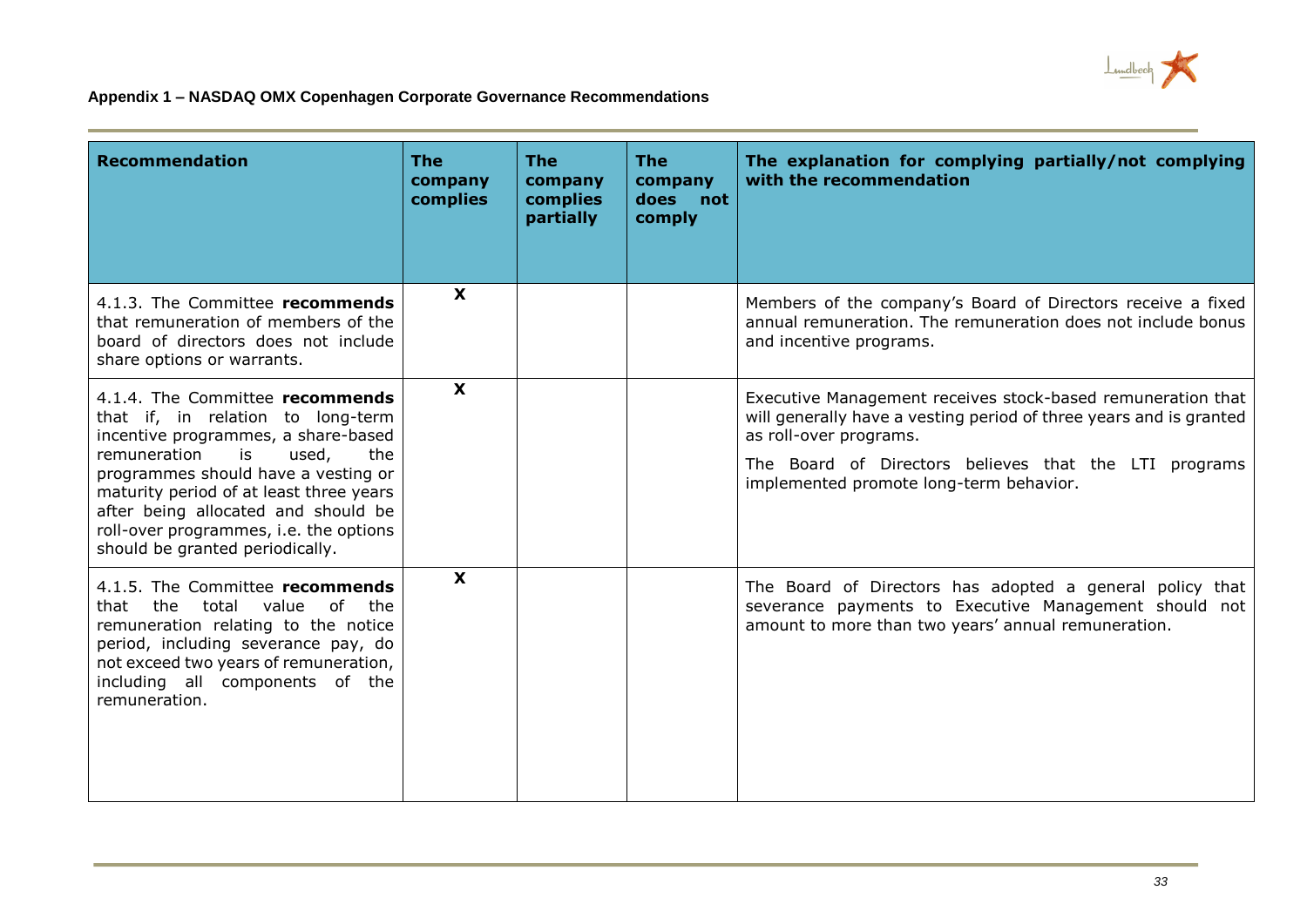

| <b>Recommendation</b>                                                                                                                                                                                                                                                                                                                                                                                                        | <b>The</b><br>company<br>complies | <b>The</b><br>company<br>complies<br>partially | <b>The</b><br>company<br>does<br>not<br>comply | The explanation for complying partially/not complying<br>with the recommendation                                                                                                                                                    |
|------------------------------------------------------------------------------------------------------------------------------------------------------------------------------------------------------------------------------------------------------------------------------------------------------------------------------------------------------------------------------------------------------------------------------|-----------------------------------|------------------------------------------------|------------------------------------------------|-------------------------------------------------------------------------------------------------------------------------------------------------------------------------------------------------------------------------------------|
| 4.2. Disclosure of remuneration                                                                                                                                                                                                                                                                                                                                                                                              |                                   |                                                |                                                |                                                                                                                                                                                                                                     |
| 4.2.1. The Committee recommends<br>that the company's remuneration<br>policy and compliance with this policy<br>be explained and justified annually in<br>the chairman's statement at the<br>company's general meeting.                                                                                                                                                                                                      | X                                 |                                                |                                                | At the company's general meeting, the chairman addresses the<br>company's remuneration policy and compliance with the policy.                                                                                                       |
| 4.2.2. The Committee recommends<br>that shareholders at the general<br>consider<br>proposals<br>meeting<br>for<br>approval of remuneration for the<br>board of directors for the current<br>financial year.                                                                                                                                                                                                                  | $\boldsymbol{\mathsf{X}}$         |                                                |                                                | At the company's general meeting, the chairman addresses the<br>remuneration of the Board of Directors. The remuneration<br>appears from the company's annual report and is approved each<br>year at the company's general meeting. |
| 4.2.3. The Committee recommends<br>that the company<br>prepares a<br>remuneration report that includes<br>information on the total remuneration<br>received by each member of the board<br>of directors and the executive board<br>from the<br>other<br>and<br>company<br>in the<br>and<br>companies<br>group<br>associated companies for the last<br>three years, including information on<br>the most important content of | X                                 |                                                |                                                | The company has prepared the remuneration report and the<br>report is published on the company's website. The most<br>important information is also disclosed in the company's annual<br>financial report.                          |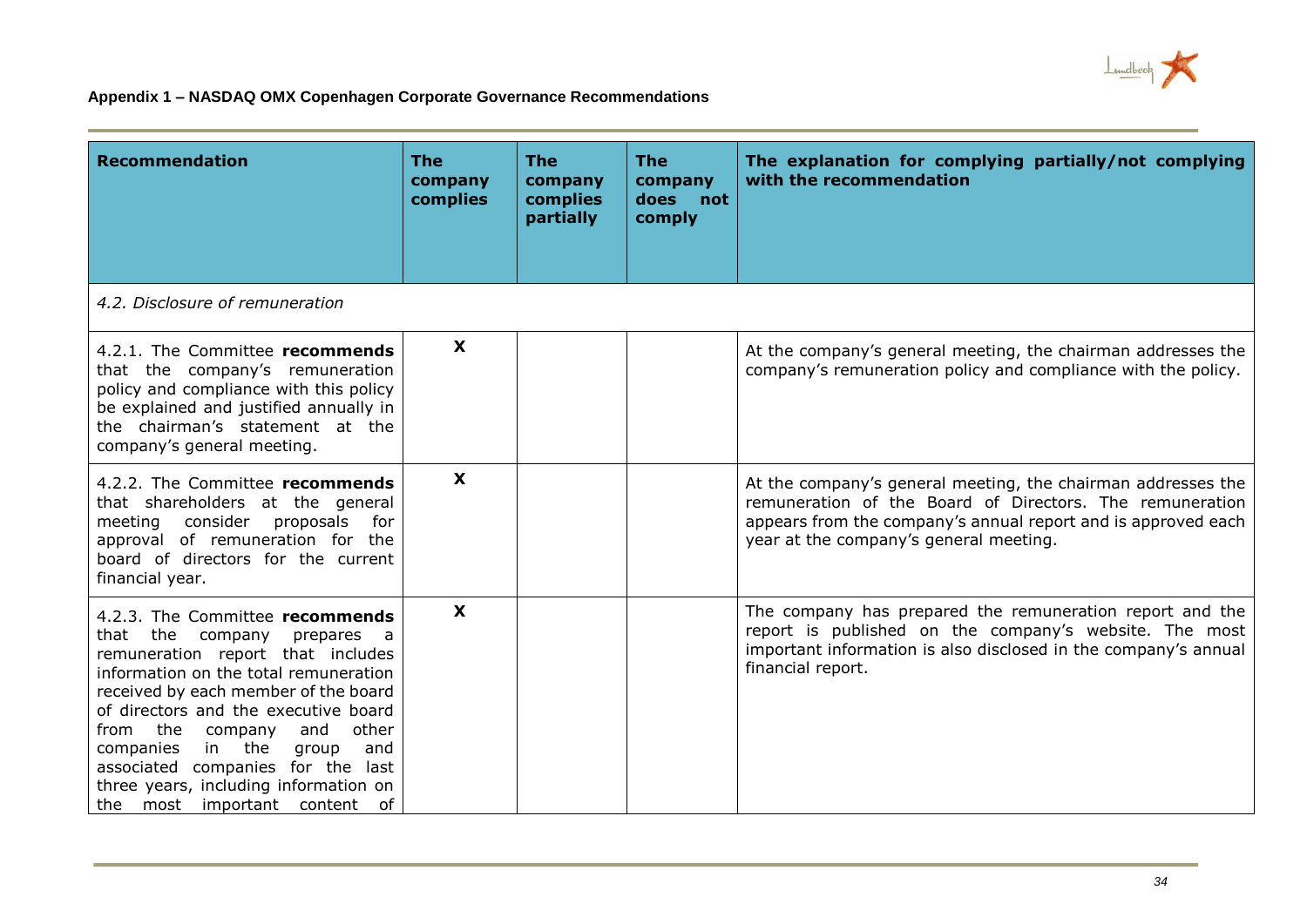

| <b>Recommendation</b>                                                                                                                                                                                                                                                                          | The<br>company<br>complies | <b>The</b><br>company<br>complies<br>partially | <b>The</b><br>company<br>does<br>not<br>comply | The explanation for complying partially/not complying<br>with the recommendation                                                                                                                                                                                                                                        |  |
|------------------------------------------------------------------------------------------------------------------------------------------------------------------------------------------------------------------------------------------------------------------------------------------------|----------------------------|------------------------------------------------|------------------------------------------------|-------------------------------------------------------------------------------------------------------------------------------------------------------------------------------------------------------------------------------------------------------------------------------------------------------------------------|--|
| retention<br>resignation<br>and<br>arrangements and that the correlation<br>between<br>the<br>remuneration<br>and<br>relevant<br>strategy<br>and<br>company<br>related goals be explained.<br>The remuneration report should be<br>published on the company's website.                         |                            |                                                |                                                |                                                                                                                                                                                                                                                                                                                         |  |
| 5. Financial reporting, risk management and audits                                                                                                                                                                                                                                             |                            |                                                |                                                |                                                                                                                                                                                                                                                                                                                         |  |
| 5.1. Identification of risks and transparency about other relevant information                                                                                                                                                                                                                 |                            |                                                |                                                |                                                                                                                                                                                                                                                                                                                         |  |
| 5.1.1. The Committee recommends<br>that the board of directors consider<br>and in the management commentary<br>account for the most important<br>strategic and business-related risks,<br>risks in connection with the financial<br>reporting as well as for the company's<br>risk management. | $\boldsymbol{\mathsf{X}}$  |                                                |                                                | Lundbeck takes a systematic approach to risk management.<br>Annually, the company identifies the most significant risks,<br>which are monitored in an ongoing process by the Executive<br>Management as well as the Board of Directors. The company's<br>risk management activities are disclosed in the annual report. |  |
| 5.2. Whistleblower scheme                                                                                                                                                                                                                                                                      |                            |                                                |                                                |                                                                                                                                                                                                                                                                                                                         |  |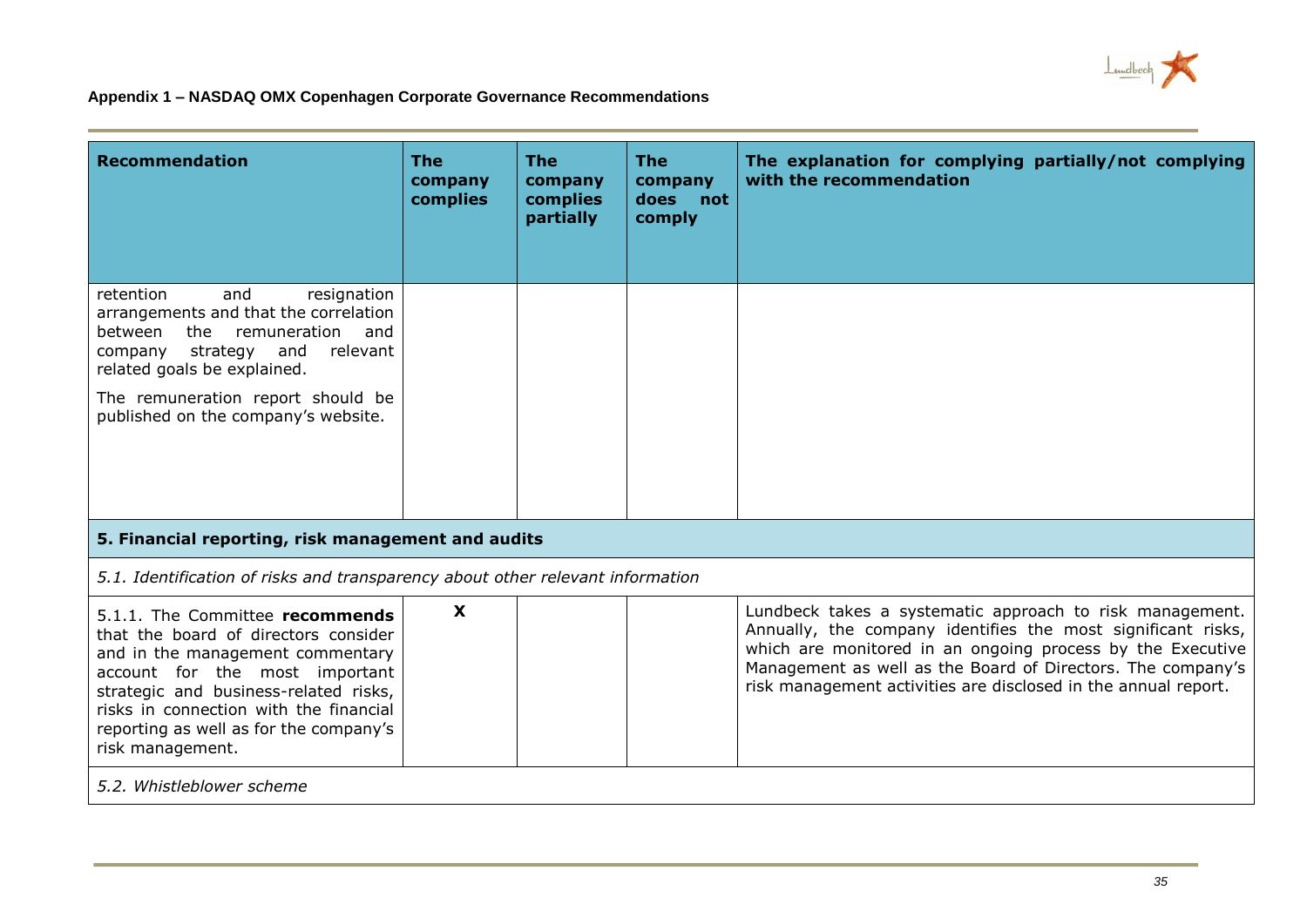

| <b>Recommendation</b>                                                                                                                                                                                                                                                                                                                                                           | The<br>company<br>complies | <b>The</b><br>company<br>complies<br>partially | <b>The</b><br>company<br>does<br>not<br>comply | The explanation for complying partially/not complying<br>with the recommendation                                                                                                                                                                                                                                                                                                                                                                                                                                                                                                                                                                                        |
|---------------------------------------------------------------------------------------------------------------------------------------------------------------------------------------------------------------------------------------------------------------------------------------------------------------------------------------------------------------------------------|----------------------------|------------------------------------------------|------------------------------------------------|-------------------------------------------------------------------------------------------------------------------------------------------------------------------------------------------------------------------------------------------------------------------------------------------------------------------------------------------------------------------------------------------------------------------------------------------------------------------------------------------------------------------------------------------------------------------------------------------------------------------------------------------------------------------------|
| 5.2.1. The Committee recommends<br>that the board of directors establish a<br>whistleblower scheme for expedient<br>and confidential notification of serious<br>wrongdoing or suspicions thereof.                                                                                                                                                                               | X                          |                                                |                                                | Lundbeck has established a Compliance Hotline (whistleblower<br>scheme) as a secure and confidential reporting channel managed<br>by an independent provider. Due to data protection regulations<br>and other legal restrictions only concerns that involve legal,<br>serious financial, reputational risks may be reported via the<br>Compliance Hotline.<br>All reported concerns are investigated. The reporter is protected<br>by Lundbeck's non-retaliation policy. The reporter can<br>anonymously communicate with the investigator through the<br>Compliance Hotline. Concerns that are substantiated will be<br>followed by corrective and preventive actions. |
| 5.3. Contact to auditor                                                                                                                                                                                                                                                                                                                                                         |                            |                                                |                                                |                                                                                                                                                                                                                                                                                                                                                                                                                                                                                                                                                                                                                                                                         |
| 5.3.1. The Committee recommends<br>that the board of directors ensure<br>regular dialogue and exchange of<br>information between the auditor<br>elected by the general meeting and<br>the board of directors, including that<br>the board of directors and the audit<br>committee meet with the auditor<br>elected by the general meeting at<br>least once annually without the | X                          |                                                |                                                | The Audit Committee holds several annual meetings with<br>external and internal risk and compliance functions to identify<br>significant risk areas and discuss substantial accounting issues.<br>Based on the discussions, the Audit Committee reports back to<br>the Board of Directors.<br>To close the year-end audit, the external auditors prepare a<br>long-form audit report which is presented to the Audit<br>Committee for their review and discussion. At the subsequent<br>board meeting, at which the financial statements are approved,                                                                                                                  |